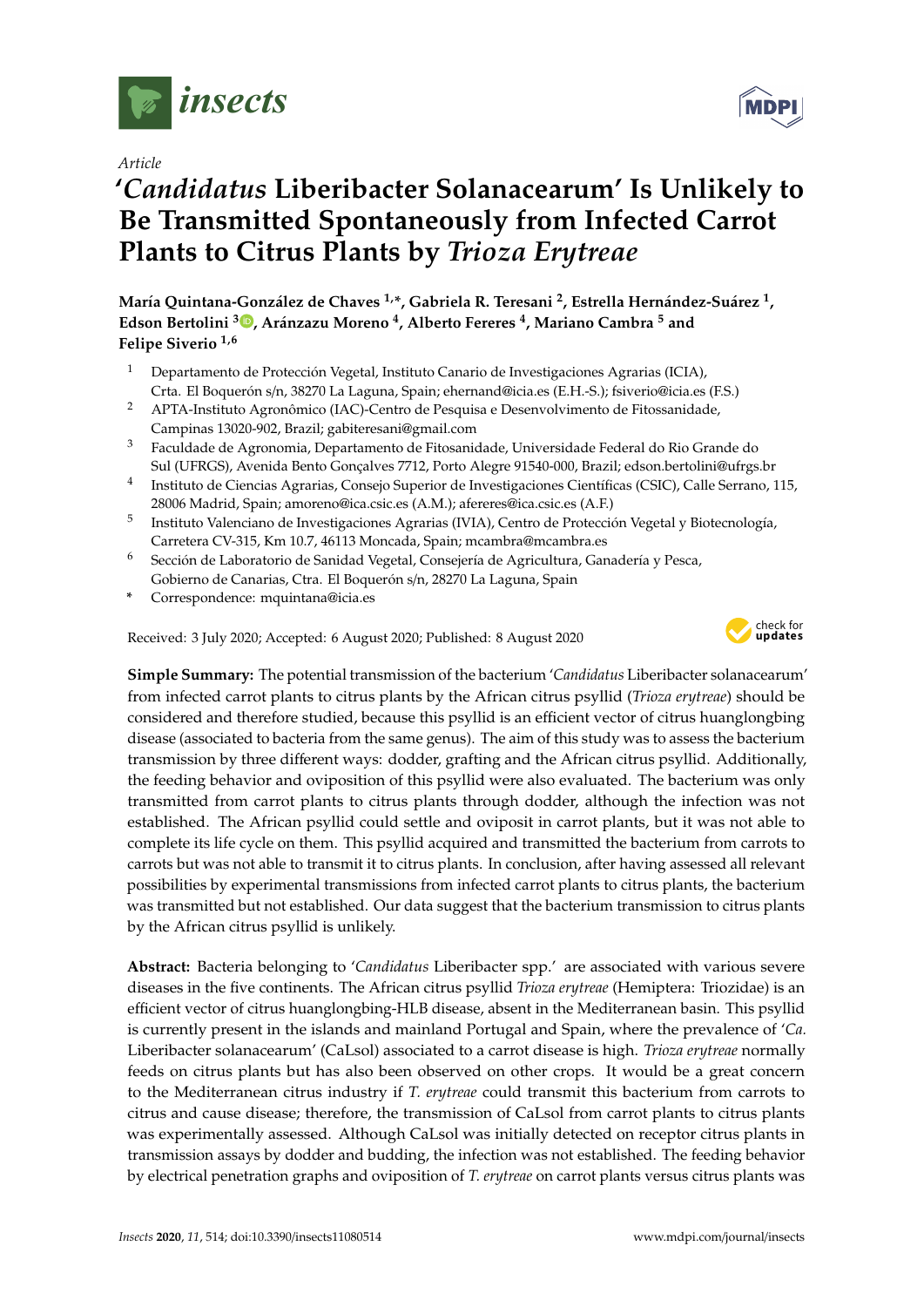evaluated. *Trioza erytreae* only reached the phloem in citrus plants. However, it was able to acquire CaLsol from infected carrots but unable to transmit it to citrus plants. CaLsol was detected in some carrot plants immediately after 7 and 14 days (inoculation access period), but it was not detected after one month. *Trioza erytreae* was unable to complete its life cycle on carrot plants. In conclusion, the efficient vector of bacteria associated to huanglongbing was unable to transmit CaLsol from carrot to citrus plants, but it acquired and transmitted the bacterium from carrot to carrot plants with low efficiency.

**Keywords:** vector behavior; psyllids; transmission vector-plant-pathogen interactions; EPG; oviposition; dodder; budding; feeding

#### **1. Introduction**

'*Candidatus* Liberibacter solanacearum' (CaLsol) is a phytopathogenic bacterium associated with aggressive diseases in Solanaceae and Apiaceae crop species. This bacterium was reported for the first time in potato (*Solanum tuberosum* L.) associated to zebra chip disease in the USA as '*Candidatus* Liberibacter psyllaurus' [\[1\]](#page-10-0) and then in New Zealand as CaLsol [\[2](#page-10-1)[,3\]](#page-10-2). This bacterium also affects tomato (*Solanum lycopersicum* L.) [\[1\]](#page-10-0), pepper (*Capsicum annuum* L.), Berlandier's wolfberry (*Lycium berlandieri* Dunal), tamarillo (*Solanum betaceum* Cav.), eggplant (*Solanum melongena* L.) [\[4\]](#page-10-3), tobacco (*Nicotiana tabacum* L.) [\[5\]](#page-10-4), dulcamara (*Solanum dulcamara* L.), *Solanum elaeagnifolium* Cav., golden berry (*Physalis peruviana* L.), *Solanum americanum* Mill. and goji berry (*Lycium barbarum* L., *L. chinense* Mill.) [\[6\]](#page-10-5). In Europe, this bacterium was associated for the first time with carrot (*Daucus carota* L.) disease in Finland [\[7\]](#page-10-6) and then in Spain [\[8,](#page-11-0)[9\]](#page-11-1). It has since been found in celery (*Apium graveolens* L.) [\[10\]](#page-11-2), parsnip (*Pastinaca sativa* L.), parsley (*Petroselinum crispum* Mill.) [\[11\]](#page-11-3), chervil (*Anthriscus cerefolium* Hoffm.) and fennel (*Foeniculum vulgare* Mill.) [\[12\]](#page-11-4).

The bacterium is naturally transmitted by psyllid (Hemiptera: Triozidae) vector species. Eight different haplotypes of CaLsol have been found in different areas. Haplotype A and B is transmitted by the psyllid *Bactericera cockerelli* (Šulc, 1909) and affects Solanaceae in North and Central America and New Zealand (only haplotype A) [\[4](#page-10-3)[–6,](#page-10-5)[13\]](#page-11-5). Haplotype C is transmitted by *Trioza apicalis* Foerster, 1848, generally affecting carrot crops in North Europe [\[5,](#page-10-4)[7,](#page-10-6)[14](#page-11-6)[,15\]](#page-11-7), but it has been found in symptomless field-grown potato in Finland [\[16\]](#page-11-8) and in *Trioza anthrisci* Burckhardt 1986 [\[17\]](#page-11-9). Haplotype D and E is transmitted by *Bactericera trigonica* Hodkinson and affects Apiaceae in South Europe and North Africa [\[11](#page-11-3)[,12](#page-11-4)[,15,](#page-11-7)[18](#page-11-10)[–22\]](#page-11-11). Haplotype U was detected in *Trioza urticae* (Linné, 1758) in Finland [\[23\]](#page-11-12), haplotype F was found in one potato tuber in the USA [\[24\]](#page-11-13), and haplotype G and haplotype H are the most recently discovered in USA and Finland, respectively [\[25](#page-11-14)[,26\]](#page-11-15).

To date, *B. cockerelli*, *T. apicalis* and *B. trigonica* are the main insect host vector species of CaLsol associated to several diseases [\[1,](#page-10-0)[3,](#page-10-2)[7,](#page-10-6)[9\]](#page-11-1). However, other psyllid species, such as *Bactericera nigricornis* (Foerster, 1848) could be potential vectors of CaLsol to new host [\[27–](#page-12-0)[29\]](#page-12-1). *Trioza erytreae* (Del Guercio, 1818) has been found on other plant species, such as overwintering plants, food plants or casual plants, on which it can survive, feed or land [\[30\]](#page-12-2). In fact, although Rutaceae species (mainly *Citrus* spp.) are the main hosts of *T. erytreae*, it has been frequently seen visiting and landing in carrot crops and vineyards in the Canary Islands (Supplementary Material, Figure S1 and Video S1), among other crops and weeds.

Moreover, the most destructive citrus disease, Huanglongbing (HLB), is associated to the genus '*Candidatus* Liberibacter spp.' specifically the species '*Ca*. L. africanus' (CaLaf), '*Ca*. L. americanus' (CaLam) and '*Ca*. L. asiaticus' (CaLas). The African citrus psyllid (*T. erytreae*) is one of the main vectors of HLB disease. Although this psyllid species has been present in Madeira [\[31\]](#page-12-3) and the Canary Islands since 2002 [\[32\]](#page-12-4) and along the North-western and central Atlantic coast of Portugal and in North-western Spain, in the Iberian Peninsula, since 2014 [\[33\]](#page-12-5), HLB has never been detected in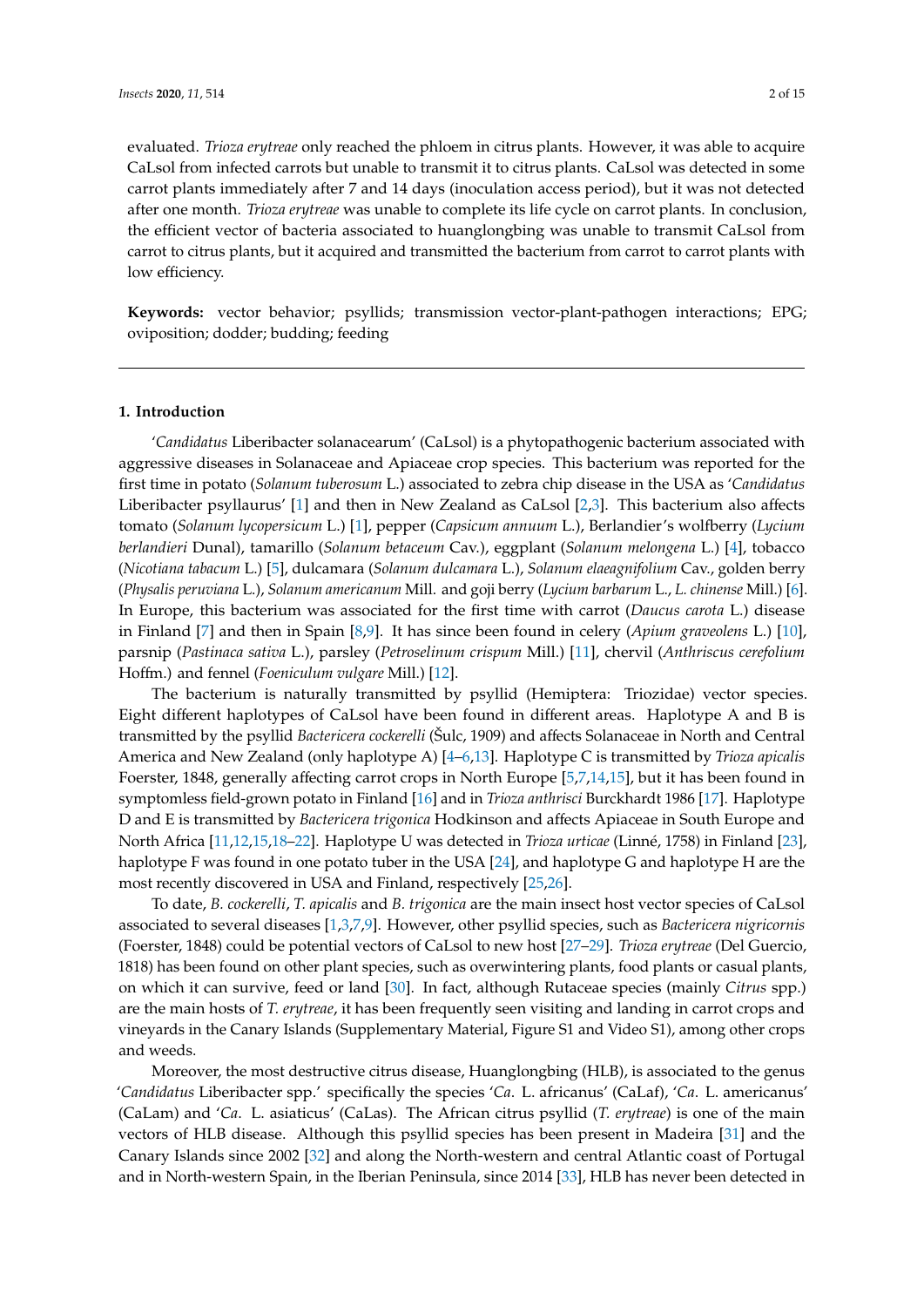Europe [\[34\]](#page-12-6). The spread of this psyllid species to the main citrus-producing areas is one of the greatest concerns of the economically and socially important Spanish and Mediterranean citrus industry. In fact, in Spain, three national contingency plans were published to avoid the entry and spread of the main psyllid vector species *Diaphorina citri* Kuwayama, 1808 (Hemiptera: Liviidae) and *T. erytreae*, as well as the bacteria associated with HLB (mentioned above) [\[35](#page-12-7)[–37\]](#page-12-8). In addition, the Mediterranean region is the largest citrus-producing area in Spain, where this crop coexists with other vegetable crops such as carrots, frequently with a high prevalence of CaLsol [\[8](#page-11-0)[,9](#page-11-1)[,15](#page-11-7)[,28](#page-12-9)[,29](#page-12-1)[,34,](#page-12-6)[36,](#page-12-10)[37\]](#page-12-8).

The study of potential vectors of CaLsol and its transmission to new hosts is essential in order to answer key questions related to epidemiology. Such as: Could CaLsol be spontaneously transmitted to citrus plants? Are there any potential psyllid vector species that can transmit the bacterium from frequently infected carrot to citrus plants? The consequences of the hypothetical transmission of CaLsol to citrus are unknown, but the economic losses caused by '*Candidatus* Liberibacter spp.' associated with HLB, which is well established in affected countries, must be taken into account since the rapid and aggressive spread of HLB has disrupted the citrus industry in recent decades [\[38,](#page-12-11)[39\]](#page-12-12). This possibility could put the main citrus-producing areas of Europe and Mediterranean basin at risk. It is uncertain whether *T. erytreae* can occasionally feed on CaLsol-infected carrot plants, acquire the bacterium and transmit it to citrus plants or even if CaLsol is able to thrive on rutaceous plants.

In this work, the transmission of CaLsol to citrus plants was studied through three experimental and natural ways of transmission: dodder, grafting by budding and by the psyllid *T. erytreae*. In addition, the oviposition and feeding behavior of *T. erytreae* was evaluated in order to assess the probability of transmission of CaLsol from infected carrot plants to citrus plants.

# **2. Materials and Methods**

### *2.1. Source of Insects*

All the individuals used in the different studies belong to the ad hoc colony established in the insect-proof facilities of the Instituto Canario de Investigaciones Agrarias (ICIA). Individuals of *Trioza erytreae* were originally collected from sweet orange trees in the municipality of Tegueste (Tenerife, Canary Islands). This colony was maintained on two-year-old pesticide-free citrus plants: lemon (cv. Eureka grafted on *Citrus macrophylla*) and sweet orange (cv. Lane Late IVIA 188 on Citrange Carrizo). Plants growing in pots ( $\varnothing$  = 20 cm) and grown under controlled conditions (20 ± 5 °C, RH > 70%, 16:8 h (L:D) photoperiod). These citrus plants were regularly pruned to stimulate the emergence of new shoots. Adults from this colony were often tested by real-time PCR [\[10\]](#page-11-2) to confirm the healthy status in relation to CaLsol.

# *2.2. Plant Material*

Plant material of each assay was certified pesticide-free and was kept in pots under controlled conditions (20 ± 5 °C, RH > 70%, 16:8 h (L:D)) inside a mesh cage on insect-proof facilities. Plants were analyzed by real-time PCR according to the protocol designed by Teresani et al. [\[10\]](#page-11-2).

Carrot Bangor F1 was the cultivar used in all assays and plants were obtained from seeds (Bejo Iberica S.L.U. LOT 1098592).

#### 2.2.1. Donor Plants

CaLsol inoculum (donor plants) were symptomatic infected carrots (CaLsol haplotype E) collected from the field (same locality as above) (except budding transmission). CaLsol positive citrus plants from dodder transmission assay (see below Section [2.4\)](#page-3-0) were used in budding transmission studies (see below Section [2.5\)](#page-3-1).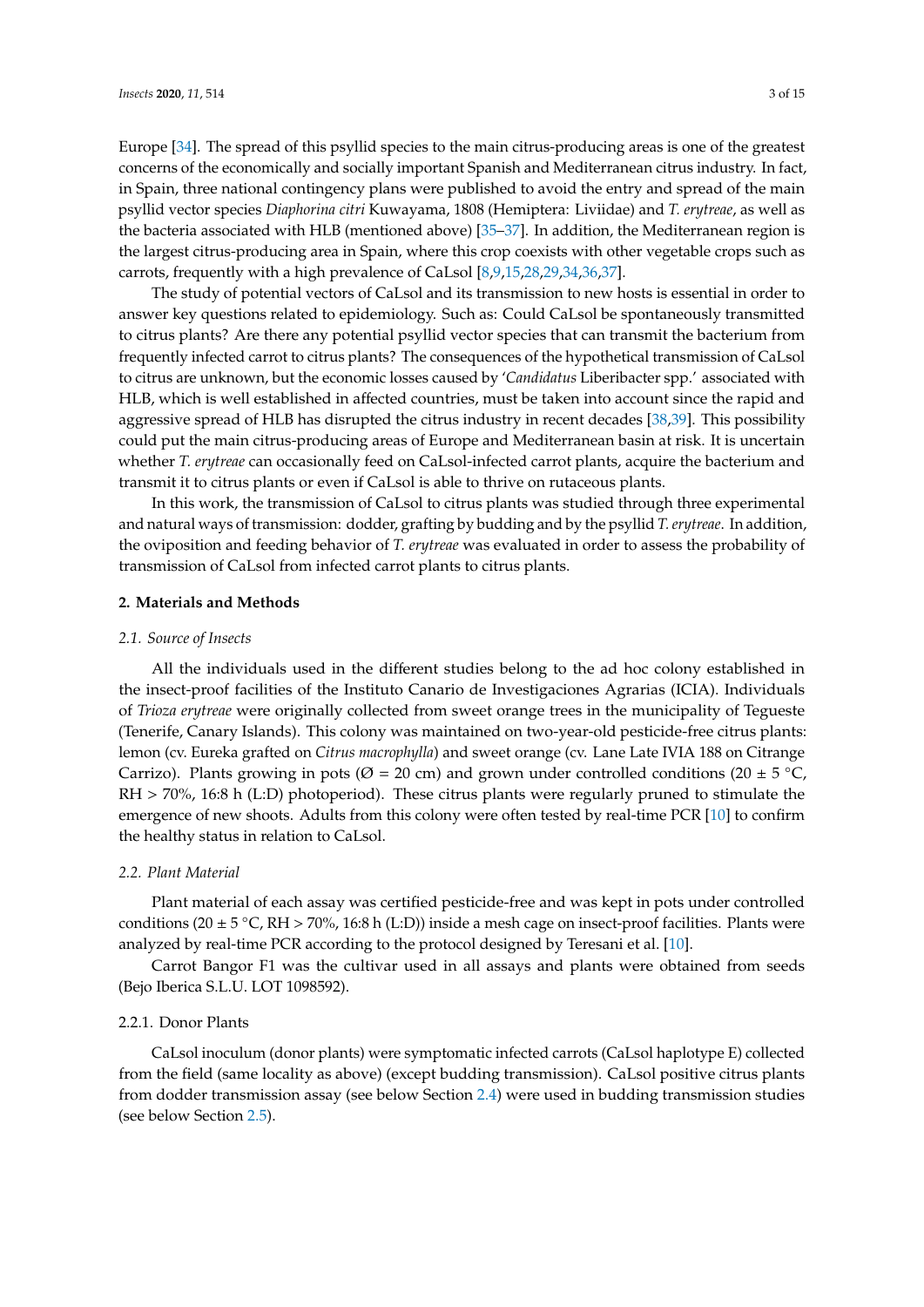## 2.2.2. Receptor Plants

In the experimental transmission studies through dodder (see below Section [2.4\)](#page-3-0), the receptor plants were carrots (10–15 leaf stage) and two-year-old sweet orange (*Citrus sinensis*), Mexican lime (*C. aurantifolia*) and rose periwinkle (*Catharanthus roseus*).

In the transmission studies by budding (grafting) (see below Section [2.5\)](#page-3-1), the receptor plants were two-year-old sweet orange (cv. Pineapple) and Mexican lime.

Young sour orange seedlings (*Citrus x aurantium*) (7–10 leaf stage) were used in feeding behavior assay (see below Section [2.6\)](#page-4-0).

Carrots (5–10 leaf stage) and two-year-old sour orange plants were used in CaLsol transmission studies by *T. erytreae* (see below Section [2.7\)](#page-4-1).

## 2.2.3. Plant Material in Setting and Oviposition Studies

Sour orange plants from seeds (eleven-week-old) and carrots (six-week-old) in pots (Ø 5 cm) were used in setting and oviposition assays.

# *2.3. DNA Extraction, Detection and Haplotyping of CaLsol*

Samples of leaves or plant shoots were collected and stored at 4 ◦C and/or −20 ◦C until analysis. The plant samples were homogenized using a Homex 6 homogenizer (Bioreba, Reinach, Switzerland, CH) in PBS extraction buffer at 1:10 ( $w/v$ ) (pH 7.4). Total DNA was obtained from 200  $\mu$ L of crude plant extracts using a modified cetyl-trimethylammonium bromide (CTAB) protocol without β-mercaptoethanol [\[40\]](#page-12-13). The extracted DNA was preserved until use at −20 ◦C.

Recently captured insect specimens or those previously preserved in 70% ethanol, were individually squashed on membranes and subsequently dried [\[10\]](#page-11-2). The membranes harbouring squashed psyllids were carefully cut out around the area where the psyllid was squashed (immobilized on the membrane) and placed into a 1.5 mL microtube with 100  $\mu$ L of distilled water, vortexed and centrifuged [\[10\]](#page-11-2). Three microlitres of this extract were used directly for real-time PCR analysis.

A real-time PCR complet kit, CaLsol/100 (Plant Print Diagnòstics S.L. Valencia, Spain), was used for the detection of CaLsol according to the manufacturer's instructions in conjunction with recommended standards by EPPO-PM 7/143 [\[40\]](#page-12-13). Nine  $\mu$ L of the prepared master mix provided by the kit were transferred to each PCR tube or microplate well, and  $3 \mu$ L of the DNA extracts sample from plants or insects, obtained as indicated above, were added for the amplification. A StepOne Plus Real-time PCR thermocycler (Applied Biosystems) was used. Healthy plants, CaLsol noncontaminated psyllids, PCR master mix and virgin pieces of the membrane were simultaneously processed and analyzed as negative controls.

The CaLsol haplotype was determined according to Nelson et al. [\[5\]](#page-10-4) and Bertolini et al. [\[41\]](#page-12-14).

#### <span id="page-3-0"></span>*2.4. CaLsol Transmission Studies by Dodder*

Vascular connections using dodder (*Cuscuta campestris*) were kept for 60 days between donor and receptor plants, according to Bertolini et al. [\[41\]](#page-12-14), in a P2 containment level greenhouse. Five receptor plants from each species were used. The dodder was also grown on the same receptor plant species as the healthy controls. Visual inspection of symptoms was performed on a monthly basis. Samples of leaves from shoots that were not connected to dodder were collected every 30 days until six months after connection and subsequently tested for CaLsol as described previously (Supplementary Material, Figure S2).

## <span id="page-3-1"></span>*2.5. CaLsol Transmission Studies by Budding Grafting*

Budding assays were made according to standard procedures [\[42,](#page-12-15)[43\]](#page-12-16). Two buds per plant in five replicates of each species were used (total 10 replicates). Buds were collected in receptor plants from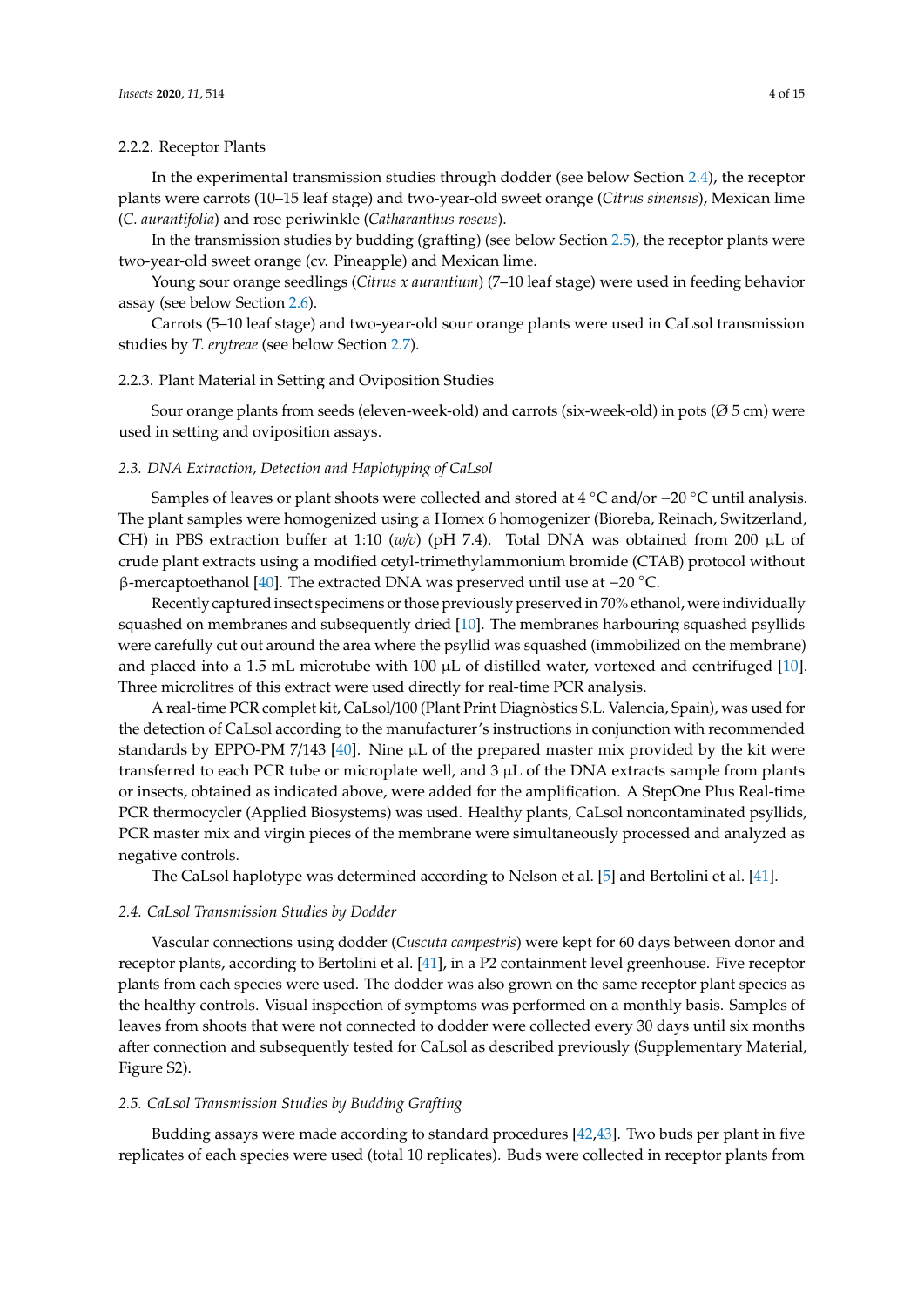transmission assays by dodder, in the immediate proximity of the leave that tested positive sixteen hours after the CaLsol detection (Supplementary Material, Figure S3).

The grafted plants were grown in a P2 greenhouse during 12 months postbudding inoculation, in order to monitor potential symptoms (fortnightly) and analyze the detection of CaLsol by real-time PCR. Several samples per plant was collected: bark material close to the inoculation site (graft) and midribs of leaves from all the shoots of the inoculated plant.

# <span id="page-4-0"></span>*2.6. Feeding Behavior of T. erytreae*

The probing and feeding behavior of *T. erytreae* on sour orange and carrot plants were monitored using the electrical penetration graph (EPG) technique [\[44\]](#page-12-17) according to Antolínez et al. [\[45,](#page-12-18)[46\]](#page-12-19). EPG recordings were obtained with a DC-EPG device (Giga-4; EPG Systems, Wageningen, The Netherlands), adjusted to a 100× gain. The monitoring system was assembled inside a Faraday cage ( $100 \times 100 \times 70$  cm) to prevent electrical noise. EPG data acquisition was recorded using Stylet+ software for Windows (EPG Systems, Wageningen, the Netherlands). A total of 68 EPG recordings in citrus and 64 in carrots were made. Only those EPG recordings with an optimal signal quality were considered for the analysis: 14 and 11 EPG recordings from citrus and carrots, respectively.

Insect probing and feeding behavior were monitored for 8 h in the laboratory starting immediately after the insects were placed on the leaf. The EPG waveforms previously described for psyllid species [\[46](#page-12-19)[–48\]](#page-13-0) were identified as follows: nonprobing (np), intercellular apoplastic stylet pathway (C waveform), initial contact with phloem tissue (D waveform), salivation into phloem sieve elements (E1 waveform), passive phloem sap uptake (E2 waveform) and active intake of xylem sap (G waveform). Fourteen replicates were recorded for sour orange plants and eleven for carrot plants. Each replicate (individual psyllids and plants) was tested using a different plant and psyllid for each EPG recording. All behavioral variables were processed using an MS Excel workbook for automatic EPG data calculations according to the methods of Sarriá et al. [\[49\]](#page-13-1).

The number of events and total duration of events per insect (means  $\pm$  SEs) of selected EPG variables were calculated using the SPSS statistical software package according to Backus et al. [\[50\]](#page-13-2). The following parameters were used: the number of waveform events per insect (NWEI), which is the total number of events of a particular waveform divided by the total number of insects under each treatment; the waveform duration (s) per insect (WDI), which is the total duration of each event of a particular waveform made by each individual insect that produced that waveform divided by the total number of insects under each treatment; and the waveform duration (s) per event and per insect (WDEI), which is the sum of the mean duration of the events of a particular waveform made by each individual insect divided by the total number of insects.

### <span id="page-4-1"></span>*2.7. CaLsol Transmission Studies by T. erytreae*

# 2.7.1. CaLsol Acquisition Studies by *T. erytreae*

Three trials of CaLsol acquisition by *T. erytreae* from infected carrot plants were carried out. The data are summarized in Table [1,](#page-4-2) showing the number of psyllids used per test, number of repetitions and times of acquisition in carrot plants infected with CaLsol. Psyllids which were not exposed to infected carrot plants were used as a control (10 psyllids per repetition).

<span id="page-4-2"></span>

| Assay No. | Psyllid No. | Repetition No. | <b>Acquisition Period Evaluated</b> |
|-----------|-------------|----------------|-------------------------------------|
|           | 10          |                | 1 days                              |
|           | 10          |                | 1, 6 and 12 h; 1, 2, 3 and 5 days   |
| Ő.        |             |                | $1, 2, 3$ days                      |

**Table 1.** CaLsol acquisition access period (AAP) by *T. erytreae* in infected carrot plants.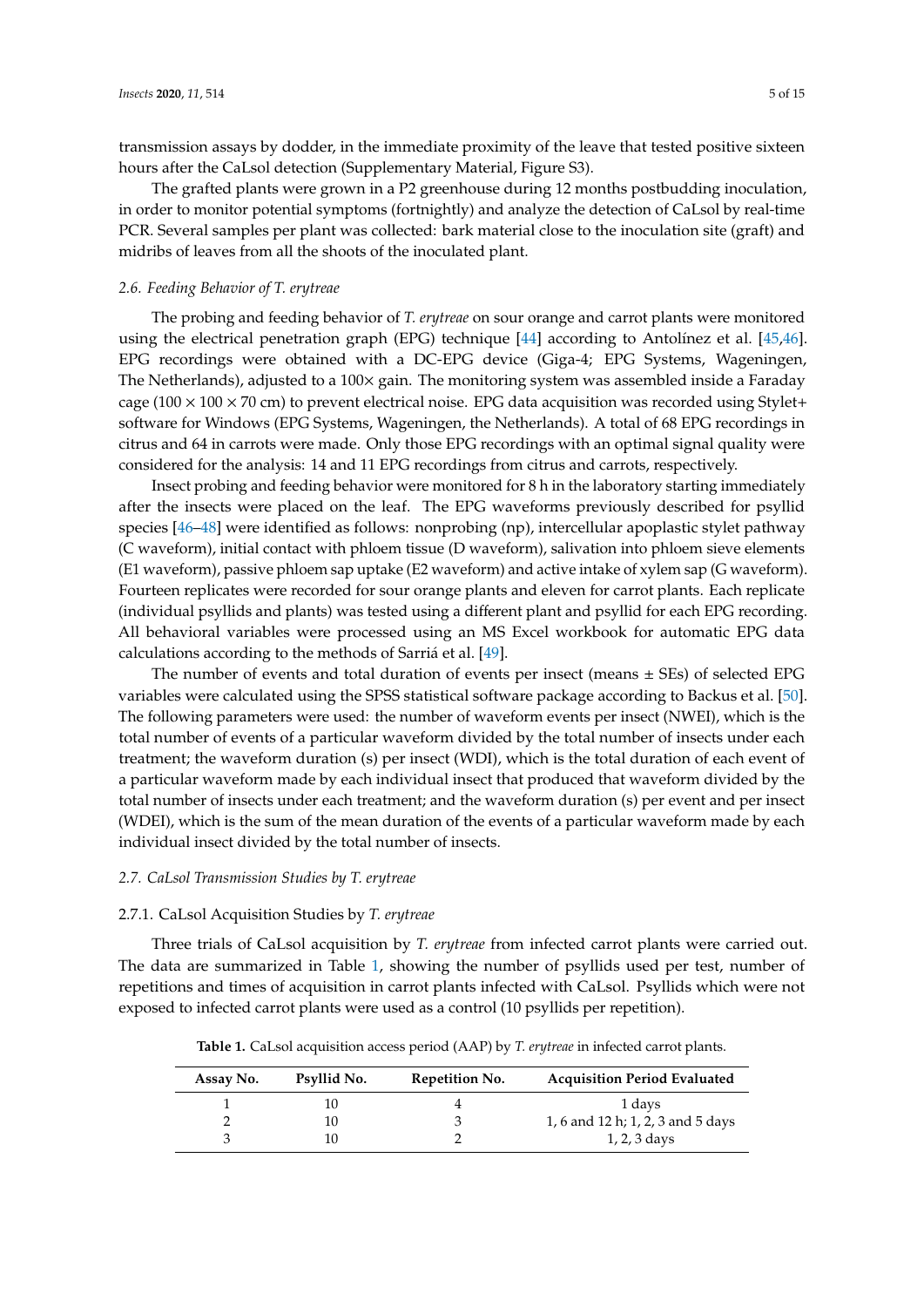## 2.7.2. CaLsol Inoculation Studies Using *T. erytreae* as a Vector

Adult psyllid individuals were allowed to feed on CaLsol-infected carrot donor plants for an acquisition access period (AAP) of 72 h [\[45\]](#page-12-18). It was found that it was enough time to infect 46% of psyllids exposed to infected carrot plants (see Section [3.4.1.](#page-7-0) *Trioza erytreae* acquisition assays). All experiments were performed in a chamber under controlled conditions (20 ± 5 ◦C, *RH* <sup>&</sup>gt; 70%*,* 16:8 h (L:D)). Calsol-free carrot plants without psyllid exposure were used in all the experiments as controls.

After the AAP, *T. erytreae* individuals were placed into a plastic clip cage ( $\varnothing$  = 3.5 cm  $\times$  4 cm high) clamped onto a leaf, where they stayed for different inoculation access periods (IAP) of 24 h, 3 days, 7 days and 14 days or until insect death (five psyllid adults per clip cage/leaf and four clip cages per plant, for a total of 20 psyllid species per plant). The assays were carried out for ten replicates per plant species (using carrot and sour orange plants as receptor plants) (Supplementary Material, Figure S4). After each IAP, the insects were collected, and the leaf was removed and cleaned with sterile distilled water. The psyllid species and leaves were subsequently tested for CaLsol by real-time PCR. Afterwards, the plants were sprayed outside the chamber with a systemic insecticide (1 g/L Confidor®, Bayer CropScience) and then moved to an insect-proof greenhouse, where they grew for one month. The plants were then monitored for disease symptoms, and newly developed leaves from each plant were tested by real-time PCR to assess CaLsol infection.

## *2.8. Settling and Oviposition of T. erytreae*

Settling and oviposition of *T. erytreae* was monitored in twelve carrots and twelve citrus plants. A group of homogeneous adults of *T. erytreae* at fertile stage was chosen from the colony (described in 2.1 Source of insects), and each female was found to be capable to laying eggs. A pair  $(1\sigma + 1\phi)$  were randomly placed in each plant inside a plastic cage ( $\varnothing$  = 5.5 cm  $\times$  15 cm high), with a ventilation hole covered with a mesh, to prevent the escape of the psyllids and to favor the air flow. They were confined for 3 days, after this period, the pair was removed, and the number of eggs and their evolution were registered for 28 d.

# *2.9. Statistical Analysis*

Statistical analyses were performed regarding feeding behavior and oviposition assays. The analysis of the data was conducted in both cases using the SPSS Statistics version 22 software (IBM).

All behavioral variables obtained by the EPG recordings were transformed prior to analysis by either the sqrt  $(x + 1)$  or  $\ln(x + 1)$  and checked for normality using the Shapiro–Wilk W test. Comparison between treatments were made by Student's t-test (Gaussian variables) or by the Mann–Whitney U test (for non-Gaussian variables). P-values below 0.05 were statistically significant.

The data obtained from the oviposition assay were checked for normality with Shapiro–Wilk W test, obtaining non-Gaussian variables. Thus, comparisons between treatments were made by Mann–Whitney U test.

# **3. Results**

# *3.1. Transmission Studies by Dodder*

After 3 months of phloem connection by dodder, CaLsol presence was detected in each receptor species tested. Two species of receptor plants, carrot and rose periwinkle, showed characteristic CaLsol symptoms. In carrot, red and yellow leaves discoloration and stems with multiple sprouts were observed; in rose periwinkle plants, yellow discoloration of the leaves and a decreased development/dwarfing were noticed. The bacterium was detected in both carrot and rose periwinkle plants at 6 months after dodder removal. During 3 months after dodder removal, citrus plants did not show symptoms of diseases and showed healthy growth. New citrus sprouts analyzed after 4, 5 and 6 months gave negative results for CaLsol. The haplotype of the experimentally infected receptor plants was the same as the original one in the donor plants.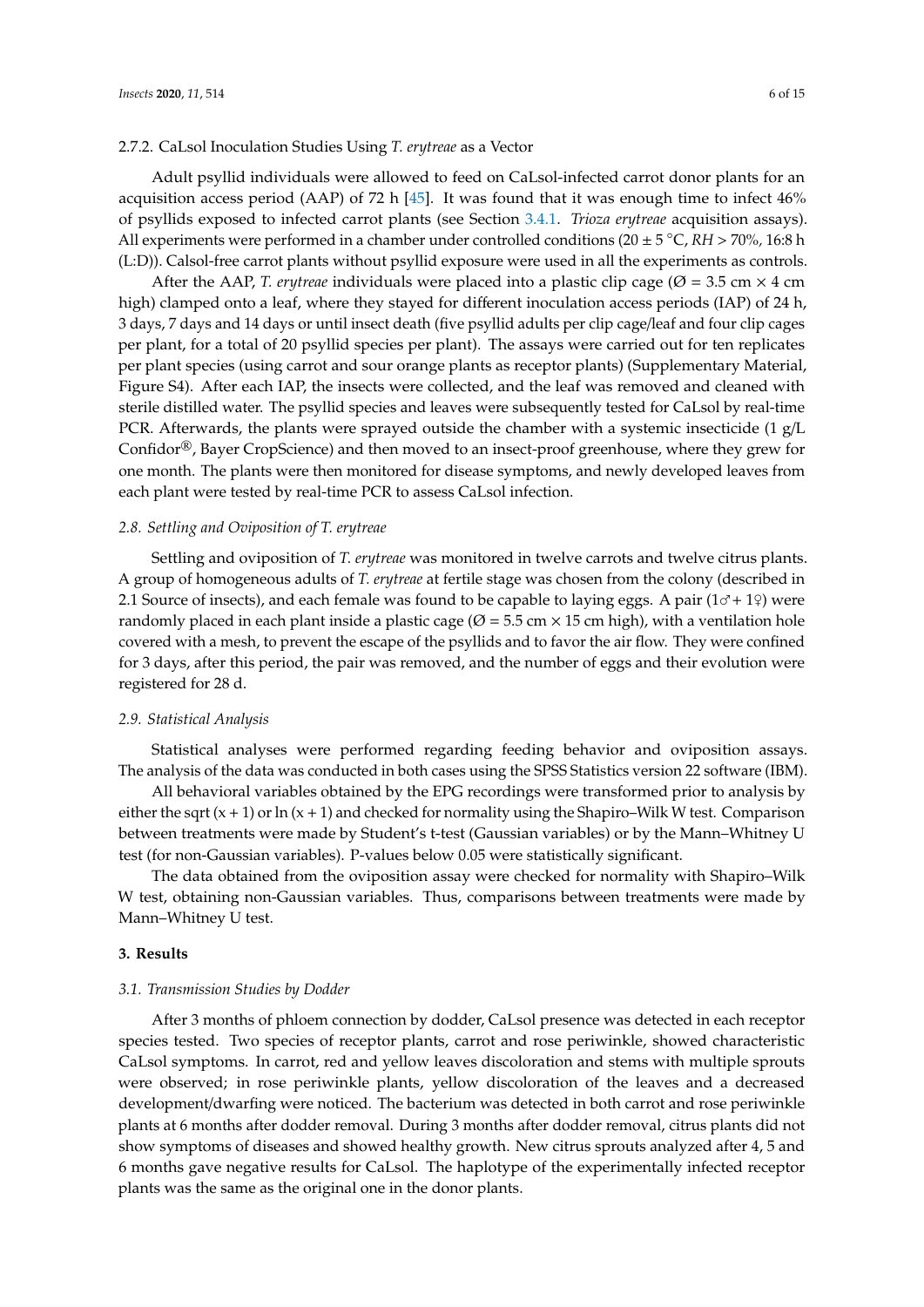CaLsol was never detected in new sprouts of citrus plants (both assayed botanical species) at the end of the experimental period of 8 months after challenging by budding. No symptoms of diseases were observed neither during the assay nor at 12 months' postassay.

#### *3.3. Feeding Behavior of T. erytreae*

The results of the feeding behavior study for 8 h are summarized in Table [2.](#page-6-0) There were significant differences in the time to first probe from the start of the EPG duration, which was higher in the carrot plants (9804.8  $\pm$  3786.7 s) than in the citrus plants (1649.7  $\pm$  938.9 s). Although the number of nonprobe waveforms was significantly higher in citrus plants ( $25.9 \pm 4.7$  s) than in carrot plants  $(6.8 \pm 1.9 \text{ s})$ , the duration of nonprobing events was higher in the carrot plants (WDI: 23,769.7  $\pm$  2051.2 s; WDEI:  $10,748.4 \pm 3608.2$  s) than in the citrus plants (WDI:  $14,342.0 \pm 1655.9$  s; WDEI:  $1056.2 \pm 362.5$  s). The number of probes by *T. erytreae* was significantly higher for the citrus plants (25.3 ± 4.7) than for the carrot plants ( $5.9 \pm 1.9$ ), similarly to what happened for the duration of probes per insect (WDI:  $14,431.6 \pm 1655.1$  s in citrus vs.  $5030.3 \pm 2051.2$  s in carrots). Only 6 psyllids feeding on citrus plants were able to contact the phloem tissues (PPW D: 6/14), while no phloem activities were observed for psyllid species feeding on carrot plants. In citrus, the proportion of psyllid individuals salivating into the phloem cells (E1) was 28.6% (4/14), and three of fourteen (21.42%) individuals analyzed reached the continuous phloem ingestion phase (E2) during the recording period. Three of these 4 individuals reached phloem sieve elements in citrus plants, reaching phloem ingestion phases six times, and five of these six E2 phases were longer than 10 min. Therefore, 83.3% of all phloem ingestion contacts were successful.

| Variable <sup>1</sup>             | Treat.           | <b>PPW</b>     | NWEI <sup>2</sup>               |                  | WDI $2$ (s)                                    |                  | WDEI $2$ (s)                                |                  |
|-----------------------------------|------------------|----------------|---------------------------------|------------------|------------------------------------------------|------------------|---------------------------------------------|------------------|
|                                   |                  |                | $Mean \pm SE$                   | $\boldsymbol{p}$ | $Mean + SE$                                    | $\boldsymbol{p}$ | $Mean \pm SE$                               | $\boldsymbol{p}$ |
| Time to 1st<br>probe <sup>3</sup> | Citrus<br>Carrot | 14/14<br>11/11 |                                 |                  | $1649.7 \pm 938.9$<br>$9804.8 \pm 3786.7$      | 0.044            |                                             |                  |
| No probe                          | Citrus<br>Carrot | 14/14<br>11/11 | $25.9 \pm 4.7$<br>$6.8 \pm 1.9$ | 0.002            | $14,342.0 \pm 1655.9$<br>$23,769.7 \pm 2051.2$ | 0.002            | $1056.2 \pm 362.5$<br>$10,748.4 \pm 3608.2$ | < 0.000          |
| Probe                             | Citrus<br>Carrot | 14/14<br>8/11  | $25.3 \pm 4.7$<br>$5.9 \pm 1.9$ | 0.001            | $14,431.6 \pm 1655.1$<br>$5030.3 \pm 2051.2$   | 0.002            |                                             |                  |
| $\mathsf{C}$                      | Citrus<br>Carrot | 14/14<br>8/11  | $25.5 \pm 4.7$<br>$6.3 \pm 1.9$ | 0.002            | $9647.6 \pm 1350.5$<br>$3289.7 \pm 1451.0$     | 0.001            | $782.0 \pm 272.3$<br>$693.6 \pm 465.5$      | 0.149            |
| E1                                | Citrus<br>Carrot | 4/14<br>0/11   | $0.5 \pm 0.3$<br>$0.0 \pm 0.0$  | 0.244            | $20.3 \pm 11.6$<br>$0.0 \pm 0.0$               | 0.244            | $12.5 \pm 6.8$<br>$0.0 \pm 0.0$             | 0.244            |
| E2                                | Citrus<br>Carrot | 3/14<br>0/11   | $0.4 \pm 0.3$<br>$0.0 \pm 0.0$  | 0.373            | $2494.5 \pm 1392.2$<br>$0.0 \pm 0.0$           | 0.373            | $1718.8 \pm 1053.5$<br>$0.00 \pm 0.00$      | 0.373            |
| G                                 | Citrus<br>Carrot | 6/14<br>4/11   | $0.4 \pm 0.1$<br>$0.5 \pm 0.2$  | 0.936            | $2269.3 \pm 775.3$<br>$1740.6 \pm 881.1$       | 0.687            | $2269.3 \pm 775.3$<br>$1335.9 \pm 600.4$    | 0.536            |
| D                                 | Citrus<br>Carrot | 6/14<br>0/11   | $0.6 \pm 1.3$<br>$0.0 \pm 0.0$  | 0.110            | $27.6 + 67.2$<br>$0.0 \pm 0.0$                 | 0.169            | $13.1 \pm 20.6$<br>$0.00 \pm 0.00$          | 0.037            |
| D with no E1                      | Citrus<br>Carrot | 2/14<br>0/11   | $0.1 \pm 0.4$<br>$0.0 \pm 0.0$  | 0.187            | $4.5 \pm 12.9$<br>$0.0 \pm 0.0$                | 0.244            | $4.5 \pm 12.9$<br>$0.00 \pm 0.00$           | 0.244            |

<span id="page-6-0"></span>**Table 2.** Variables of feeding behavior, monitored by electrical penetration graphs (EPGs), of *T. erytreae* species in citrus plants and carrot plants (means  $\pm$  standard errors (SEs)) of the sequential and nonsequential variables.

 $1$  No probe: without activity. Probe: total count activity. C: activity in the intracellular space. E1: salivation in the phloem. E2: ingestion of the phloem. G: ingestion of the xylem. D: first contact with the phloem. <sup>2</sup> NWEI: number of waveform events per insect. WDI: waveform duration per insect. WDEI: duration of waveform event per insect. <sup>3</sup> Time to 1st probe from the start of the EPG.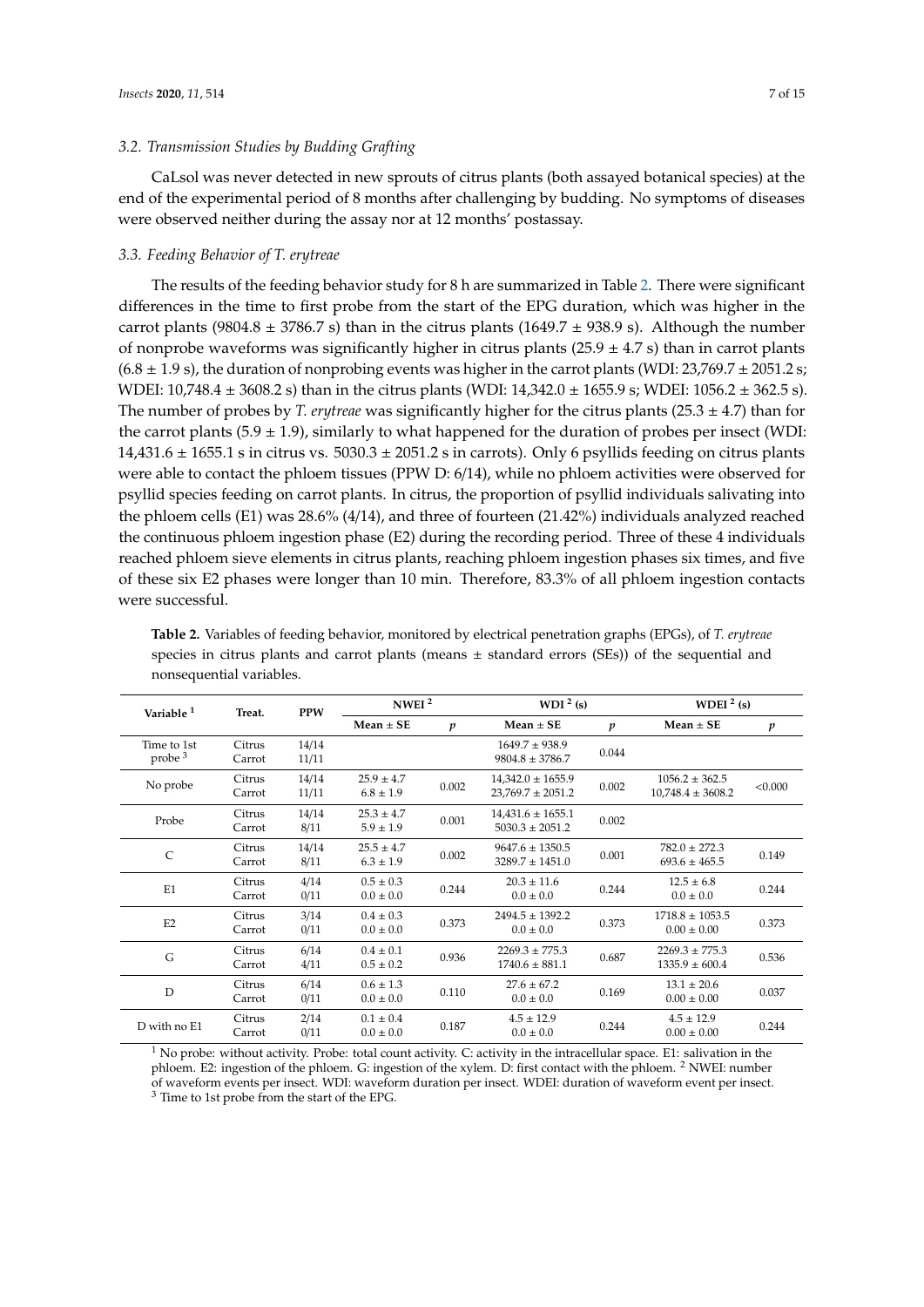# *3.4. CaLsol Transmission Studies by T. erytreae*

## <span id="page-7-0"></span>3.4.1. *Trioza erytreae* Acquisition Assays

The results of the acquisition assay are shown in Table [3.](#page-7-1) CaLsol was detected in 6.7%, 14.4%, 20.0%, 46.0% and 33.3% of the *T. erytreae* adults after 12 h, 1 day, 2 days, 3 days and 5 days of exposure to infected carrot plants, respectively.

<span id="page-7-1"></span>**Table 3.** Results of CaLsol detection in *T. erytreae* specimens of each of the acquisition access periods (AAPs) evaluated.

|                    | AAPs    |                |                          |                          |        |                 |          |                          |
|--------------------|---------|----------------|--------------------------|--------------------------|--------|-----------------|----------|--------------------------|
| Assay No.          | Control | 1 h            | 6 h                      | 12 h                     | 1 Days | 2 Days          | 3 Days   | 5 Days                   |
|                    | 0/40    | $-1$           | $\overline{\phantom{a}}$ | $\overline{\phantom{0}}$ | 9/40   | $\qquad \qquad$ | -        |                          |
| $\overline{2}$     | 0/30    | 0/30           | 0/30                     | 2/30                     | 1/30   | 5/30            | 9/30     | 10/30                    |
| 3                  | 0/20    | $\overline{a}$ | $\overline{\phantom{a}}$ | $\overline{\phantom{a}}$ | 3/20   | 5/20            | 14/20    | $\overline{\phantom{a}}$ |
| Total <sup>2</sup> | $0\%$   | 0%             | $0\%$                    | $6.70\%$                 | 14.4%  | $20.0\%$        | $46.0\%$ | 33.3%                    |

<sup>1</sup> Not studied in this assay.<sup>2</sup> Percentage of *T. erytreae* individuals positive for CaLsol in each AAP. The results include all the different replications together.

# 3.4.2. CaLsol Inoculation Studies Using *T. erytreae* Species as a Vector

The results of CaLsol detection on *T. erytreae* for the clip cage plant assay are shown in Table [4.](#page-7-2) The bacterium was never detected in either psyllid or plant controls. Psyllid species found on plants after each IAP were analyzed, revealing 14.3 to 33.3% of CaLsol-positive individuals.

|                     | <b>IAP</b> | Control | Carrot to Citrus <sup>2</sup> | Control | Carrot to Carrot <sup>3</sup> |
|---------------------|------------|---------|-------------------------------|---------|-------------------------------|
| Psyllids $1$        | 24 h       | 0/22    | $16/76(21.0\%)$               | 0/5     | $3/21$ (14.3%)                |
|                     | 3 days     | 0/16    | 25/83 (30.1%)                 | 0/4     | $3/9$ (33.3%)                 |
|                     | 7 days     | 0/9     | $10/59(16.9\%)$               | 0/1     | $2/10$ (20.0%)                |
|                     | 14 days    | 0/12    | 15/54 (27.8%)                 | 0/5     | 0/8                           |
| Plants <sup>1</sup> | 24 h       | 0/6     | 0/14                          | 0/2     | 0/6                           |
|                     | 3 days     | 0/6     | 0/14                          | 0/2     | 0/6                           |
|                     | 7 days     | 0/6     | 0/14                          | 0/2     | $1/6$ (16.7%)                 |
|                     | 14 days    | 0/6     | 0/13                          | 0/2     | $1/6$ (16.7%)                 |

<span id="page-7-2"></span>**Table 4.** Detection of CaLsol on *T. erytreae* individuals, carrot plants and citrus plants in restricted leaf exposure (clip cage plant) assays.

 $1$  No. infected psyllids or plants/No. psyllids or plants tested.  $2$  From CaLsol-infected carrot plants to healthy citrus plants. <sup>3</sup> From CaLsol-infected carrot plants to healthy carrot plants.

CaLsol was detected in one out of the six tested carrot plants exposed to *T. erytreae* after 7 days and 14 days of IAP (inoculation access period). Nevertheless, the bacterium was never detected in citrus plants after the four assessed IAPs.

#### *3.5. Setting and Oviposition Studies of T. erytreae*

The *T. erytreae* survival percentages on carrot and citrus plants at 72 h after confining were 91.7% and 100%, respectively. The number of eggs laid per *T. erytreae* female per plant (mean ± SE) at 72 h was  $145.75 \pm 30.52$  in citrus and  $6.92 \pm 3.49$  in carrots. The accumulative number of eggs laid by *T. erytreae* was significantly higher on sweet orange plants (1470 eggs) than on carrot plants (77 eggs). On the citrus plants, 11.9% of the *T. erytreae* eggs were able to complete their life cycle until the adult stage, but none were able to complete their life cycle on the carrot plants. In total, 42.8 % of *T. erytreae* eggs survived until the N1–N3 stage on carrot plants, and the highest mortality (100%) occurred from N1–N3 nymphs to N4–N5 nymphs.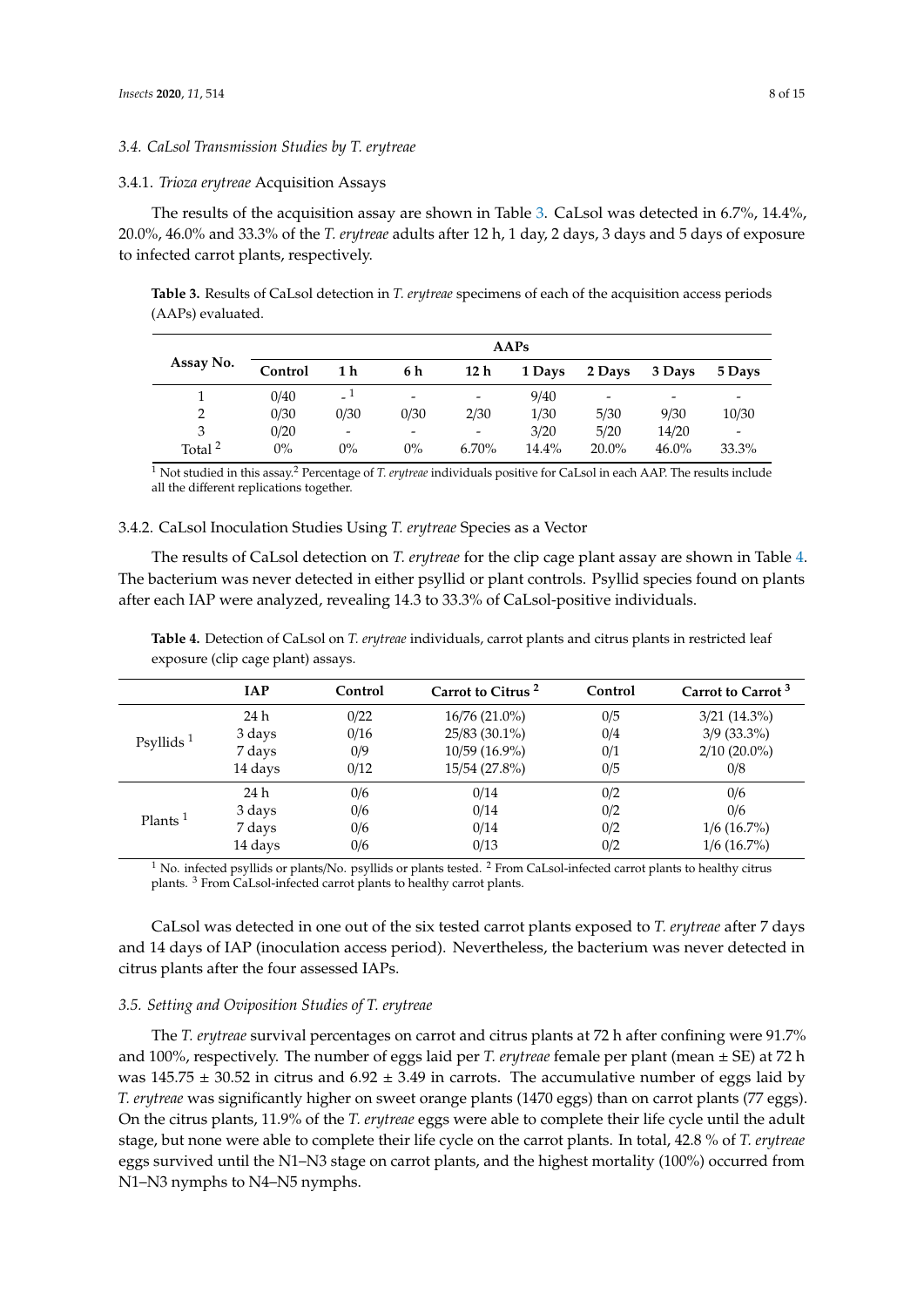# **4. Discussion**

Three different ways of transmission of '*Candidatus* Liberibacter spp.': dodder, grafting and psyllids, were evaluated. However, the main way to transmit members of this genus of bacteria under natural field conditions is through psyllid vector species after introduction of infected plants. The behavior of *T. erytreae* was monitored in citrus and carrot plants, consequently the oviposition and feeding behavior was evaluated, as well as the acquisition and inoculation of the bacterium in both plant species, which has not been reported before.

The use of dodder and budding, or other grafting procedures, as transmission ways is common [\[16](#page-11-8)[,41](#page-12-14)[,51–](#page-13-3)[54\]](#page-13-4). The aim of our assays was to qualitatively evaluate the transmission, following international standard procedures to design the experiments [\[42,](#page-12-15)[43\]](#page-12-16), where the use of less than ten replicates is widely accepted. In our experiment with dodder, CaLsol was transmitted from infected carrots to citrus, rose periwinkle and carrots. To our knowledge, this is the first time that the bacterium was detected in citrus plants after experimental transmission. Carrot and rose periwinkle showed characteristic CaLsol symptoms; however, positive citrus were always asymptomatic, and the bacterium was not detected several months after disconnection from the dodder. This fact may be explained because CaLsol is being transmitted to citrus plants while the dodder was establishing vascular connections with infected carrot but apparently is unable to multiply itself in citrus after dodder disconnection, at least under the conditions of our experiment. In the transmission studies by budding, CaLsol was not detected in the receptor citrus species at 8 months postinoculation by grafting. As far as we know, citrus plants were positive while they were connected through dodder to infected carrots. Once the dodder connection was removed, they were still positive before budding performance. However, CaLsol were not detected after three months of dodder removal. That is why, as authors, we believe that the CaLsol infection in citrus plants was not systemic. In a previous paper by Haapalainen et al. [\[16\]](#page-11-8), the transmission of CaLsol haplotype C through dodder and grafting onto potato was performed, but the transmission rate was very low; the bacteria did not colonize neither the root tissues nor the tubers. The reasons remain unknown, but they could be related to the specificity of the CaLsol haplotype, which could have different interactions with alternative hosts but also the cultivar assayed could be more resistant than others used in America [\[16\]](#page-11-8).

This study evaluates, for the first time, the feeding behavior of *T. erytreae* by EPG in citrus and carrot plants, although this characteristic has been studied in other nearby species, such as *T. apicalis*, *B. cockerelli*, *B. trigonica* and *B. tremblayi* and for other vectors of HLB, such as *Diaphorina citri* [\[45,](#page-12-18)[55–](#page-13-5)[59\]](#page-13-6). It is worth emphasizing that *T. erytreae* feed readily on citrus plants because four individuals reached the phloem in citrus, and for five times, the duration of each event was longer than 10 min; however, in our EPG assay there were no significant differences in the number or duration of E1 and E2 in citrus and carrot plants. The little difference between these EPG event durations may be influenced by citrus species, leaf age and EPG recording time used. A fully young expanded leaf of sour orange seedlings (which facilitates EPGs) was used, but it has been shown in previous studies that the leaf stage of citrus plants plays an important role in feeding behavior and overall in the case of *T. erytreae*, which has a strong preference to feed on young sprouts [\[60\]](#page-13-7). Studies carried out with *D. citri* showed that it prefers to ingest from the phloem of immature leaves but from the xylem of mature leaves [\[59\]](#page-13-6). The citrus species used in our assay was sour orange, a frequent host of *T. erytreae* in the North of the Iberian Peninsula (Portugal and Spain) as ornamental tree in private and public gardens, where damages and frequency of infestation by this pest have been previously reported [\[34\]](#page-12-6). Additionally, this species is commonly used as a rootstock for lemon and as a crop for the jam industry. All in all, it would be interesting to perform new feeding behavior assays with other citrus species, such as lemon, sweet orange or mandarin trees, since certain preference of *T. erytreae* have been seen in the fields where the most frequently grown citrus species are: lime, lemon, mandarins, sweet orange and grapefruit trees [\[60](#page-13-7)[–62\]](#page-13-8). For our study, eight hours of EPG recording time was used as this is the standard time used in many previous similar EPG studies, e.g., in those involving *B. trigonica*, *B. tremblayi* and *D. citri* [\[45,](#page-12-18)[54,](#page-13-4)[63\]](#page-13-9). However, EPG recordings of *B. cockerelli* were documented for 24 h [\[55](#page-13-5)[,64\]](#page-13-10) and in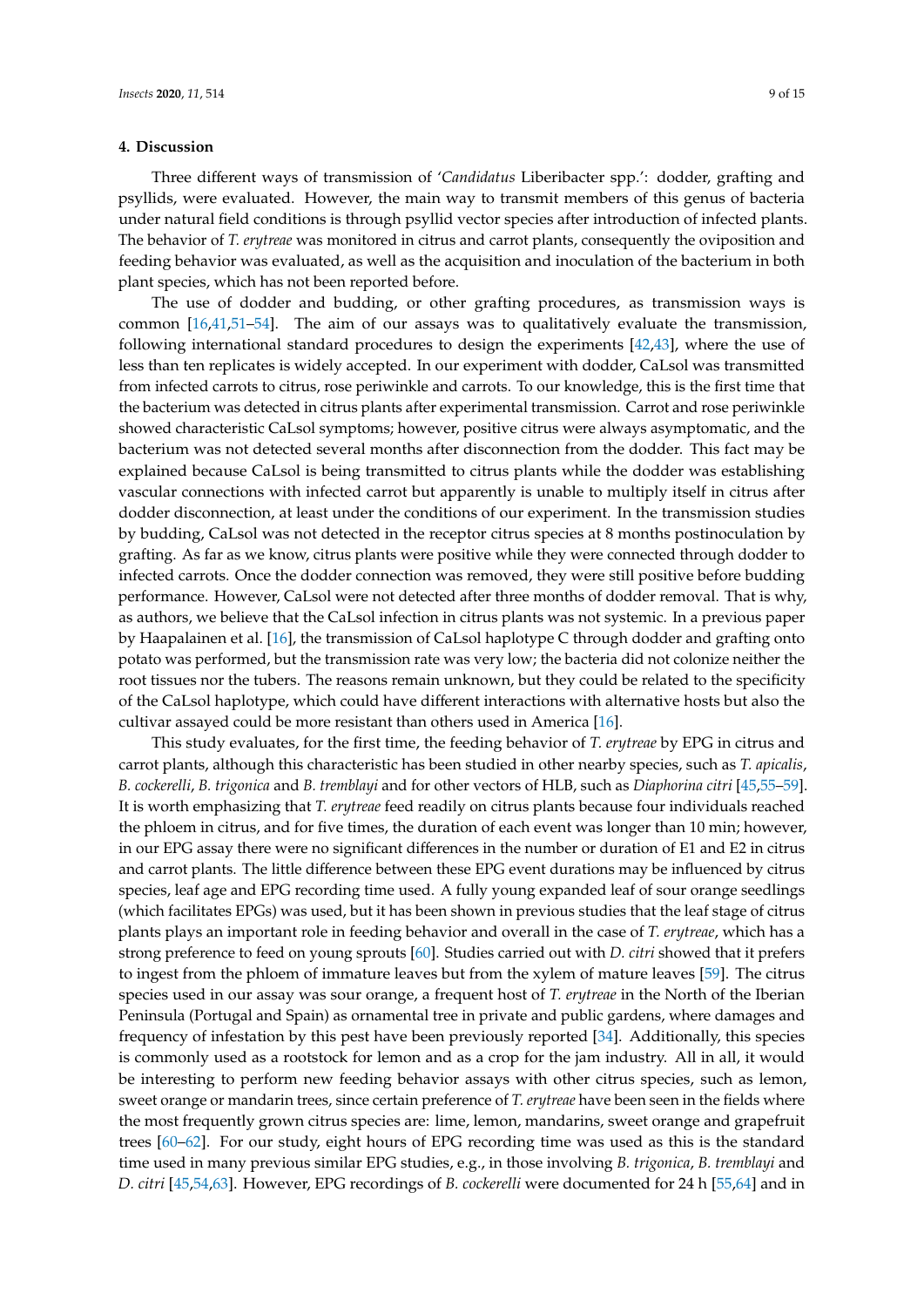*D. citri* for 42 h [\[58\]](#page-13-11); if shorter EPG recording times are used, it could be problematic to quantify the first phloem ingestion phase by some psyllids [\[59\]](#page-13-6). These factors could explain the low activity of *T. erytreae* reported in our assays on citrus and carrot plants. EPG is a useful technique to determine whether this psyllid species is able to reach the phloem sieves in carrot plants because this fact has great importance in the acquisition and inoculation of CaLsol. Nevertheless, this transmission has never been recorded in the Canary Islands field conditions. In routine analyses performed on a great number of citrus plants and *T. erytreae* individuals, using the universal protocol to detect '*Ca*. Liberibacter spp.' by real-time PCR (which also detect CaLsol and associated bacterial species to HLB), no case has ever been found [\[34\]](#page-12-6).

The results of our CaLsol transmission studies by *T. erytreae* showed that this psyllid was able to acquire the bacterium from symptomatic carrot plants under no-choice conditions in an AAP of 72 h. We found that it was enough time to infect 46% of psyllids exposed to infected carrot plants and this result agrees with Antolinez et al. [\[45\]](#page-12-18) who also used 72 h as AAP. CaLsol was detected in one carrot plant after 7 days and in another one after 14 days of IAP. Consequently *T. erytreae* was able to transmit CaLsol from carrot to carrot plants when it was forced to feed off of them. Nevertheless, under multiple choice conditions, which are actually like more real situations in the field, *T. erytreae* is unlikely to transmit the bacterium from one carrot plant to another because this species is not a host (*T. erytreae* is not able to complete its life cycle on this species, although it can land or feed off of carrot plants). This fact could only occur sporadically; several reports have described rutaceous plants as the only hosts of *T. erytreae* [\[34](#page-12-6)[,60](#page-13-7)[–62](#page-13-8)[,65–](#page-13-12)[67\]](#page-14-0). In addition, previous studies using sampling methods at the level of the crop canopy have shown that the main psyllid species present in carrot fields is *B. trigonica*, followed by *B. nigricornis* in low proportions [\[27](#page-12-0)[,29\]](#page-12-1). Several previous studies on bacterial transmission by psyllid species in nonhost plant species found that: *T. apicalis* (a vector of CaLsol in Apiaceae species in northern Europe) does not transmit the bacterium from carrot to potato [\[16\]](#page-11-8), *B. trigonica* (a vector of CaLsol in Apiaceae species in southern Europe and North Africa) was able to transmit CaLsol at a low rate from carrot to potato or tomato [\[45](#page-12-18)[,54\]](#page-13-4), and the transmission of CaLsol to carrots by *B. cockerelli* (vector of CaLsol in Solanaceae species) was possible at a low rate and induced disease symptoms [\[62\]](#page-13-8). On the one hand, *B. tremblayi* could acquire CaLsol from infected carrot plants, but it could not transmit the bacterium to carrot plants, which might be because the bacterium was not able to complete circulation in the body of the psyllid to be ultimately inoculated from the salivary glands [\[45\]](#page-12-18). On the other hand, Teresani et al. [\[54\]](#page-13-4), who investigated CaLsol transmission by *B. trigonica* from carrot to potato and tomato, reported a high detection of CaLsol in the leaves immediately after the insects were removed, which may be due to inoculation in phloem sieves, contamination of the tissue by psyllid activities or detection of nonviable bacteria. A similar situation could have happened with the detection of CaLsol in our assay.

Another part of the *T. erytreae* behavior study is the oviposition on carrot and citrus plants. If *T. erytreae* is able to settle and oviposit on carrots plants, the risk of transmission would not be negligible. *T. erytreae* showed much higher oviposition on citrus plants than on carrot plants. The insects were able to survive (91.7% of adults) and oviposit for 72 h on carrot plants and 42.8% of 77 laid eggs developed until the nymph N1–N3 stage. In citrus, 11.9% of the laid eggs completed their life cycle and reached the adult stage. According to Catling [\[65\]](#page-13-12), a high mortality of different juvenile stages in host plants was previously reported. Taken together, these results indicate a high survival of *T. erytreae* on a nonhost plant species, which contrasts with the results of previous studies conducted with *B. trigonica*, which was unable to lay eggs on tomato plants, and only five eggs were laid by a total of three pairs in potato plants, where the few hatched nymphs died during the first instar [\[54\]](#page-13-4). In the case of *B. tremblayi*, although it could settle and oviposit on carrot plants, it clearly preferred to oviposit in leek (its main host) [\[45\]](#page-12-18). A previous study of *T. erytreae* feeding preference in Kenya showed that many other rutaceous plants are alternative hosts but feeding on them could affect the morphometry of psyllids [\[67\]](#page-14-0). Although no studies have yet been carried out on psyllid species to establish the relation between oviposition and long-term survival on alternative hosts, our results again might confirm that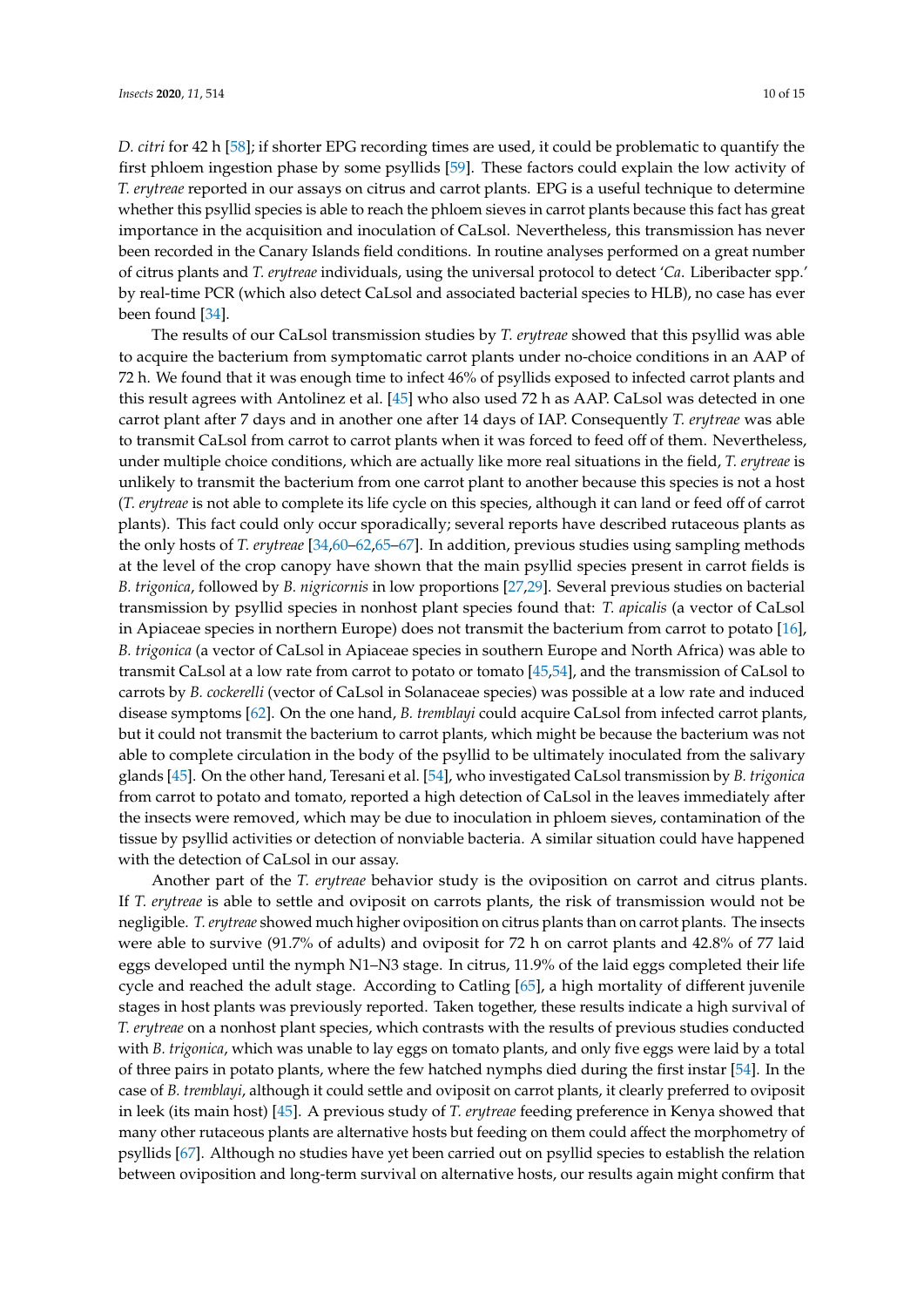psyllid species can sporadically settle in different plant species, which may help to sustain survival when the main hosts are rare or not present [\[30,](#page-12-2)[45\]](#page-12-18).

# **5. Conclusions**

*T. erytreae* was assessed as a sporadic visitor of carrot plants where it is able to feed (in forced conditions of nonchoice), as shown in our experiments. Furthermore, there is no evidence and nor is it feasible that dodder would be able to colonize carrot plants and citrus plants at the same time, and it is not feasible that budding or any grafting procedure could be performed between CaLsol infected carrot plants and citrus plants. In conclusion, after having assessed all relevant possibilities by experimental transmissions of CaLso from infected carrot plants to citrus plant, the bacterium was transmitted but not established. Therefore, our data suggest that CaLsol is unlikely to be transmitted under natural field conditions from carrot plants to citrus plants.

**Supplementary Materials:** The following are available online at http://[www.mdpi.com](http://www.mdpi.com/2075-4450/11/8/514/s1)/2075-4450/11/8/514/s1, Figure S1: Graph of the capture evolution of *Trioza erytreae* in sticky yellow traps (20 × 26 cm) placed above the canopy at 50 cm from the ground on a commercial carrot field where the distance between carrots and citrus plants was about 150 m. The carrot field was located in Tegueste (Tenerife, Spain). Traps were collected every week during 17 months. The capture evolution is shown as an average of the individuals caught by 9 sticky traps. Video S1: *Trioza erytreae* adult specimen, inserting its stylet into a grapevine (*Vitis vinifera* L.) leaf. Figure S2: Scheme of CaLsol transmission studies by dodder. Figure S3: Scheme of CaLsol transmission studies by budding (grafting). Figure S4: Scheme of CaLsol transmission studies by *T. erytreae*.

**Author Contributions:** Conceptualization, M.C.; Methodology, E.B., A.M. and E.H.-S.; Formal Analysis, F.S., A.M. and M.Q.-G.d.C.; Investigation, M.Q.-G.d.C., E.B., G.R.T. and E.H-S.; Resources, M.C. and F.S.; Data Curation, M.Q.-G.d.C. and F.S.; Writing–Original Draft Preparation, M.Q.-G.d.C.; Writing–Review and Editing, E.H.-S., A.M., A.F., M.C. and F.S. Supervision, F.S.; Project Administration, E.H.-S. and M.C.; Funding Acquisition, F.S. and M.C. All authors have read and agreed to the published version of the manuscript.

**Funding:** This research was funded by Instituto Nacional de Investigación y Tecnología Agraria y Alimentaria, INIA RTA2011-00142-C2 and INIA E-RTA2014-00008-C4. M.Q.-G.d.C. is recipient of a 2017-2020 Ph.D. grant from INIA. G.R.T. was recipient of Ph.D. grant 2010-2014 from Coordenação de Aperfeiçoamento de Pessoal de Nível Superior (CAPES), Ministério da Educação, Brazil. E.B. was recipient of an INIA-CCAA 2011-2016 contract from Ministerio de Ciencia e Innovación, Spain.

**Acknowledgments:** We thank Estefanía Padilla for her contributions to the experimental assays and Servicio de Sanidad Vegetal de la Dirección General de Agricultura del Gobierno de Canarias for allowing the use of its laboratory equipment.

**Conflicts of Interest:** The authors declare no conflict of interest. The sponsors had no role in the design, execution, interpretation or writing of the study.

# **References**

- <span id="page-10-0"></span>1. Hansen, A.K.; Trumble, J.T.; Stouthamer, R.; Paine, T.D. A New Huanglongbing Species, '*Candidatus* Liberibacter psyllaurous' Found To Infect Tomato and Potato, Is Vectored by the Psyllid Bactericera cockerelli (Sulc). *Appl. Environ. Microbiol.* **2008**, *74*, 5862–5865. [\[CrossRef\]](http://dx.doi.org/10.1128/AEM.01268-08)
- <span id="page-10-1"></span>2. Liefting, L.W.; Perez-Egusquiza, Z.; Clover, G.R.G.; Anderson, J.A.D. A New '*Candidatus* Liberibacter' Species in Solanum tuberosum in New Zealand. *Plant Dis.* **2008**, *92*, 1474. [\[CrossRef\]](http://dx.doi.org/10.1094/PDIS-92-10-1474A)
- <span id="page-10-2"></span>3. Liefting, L.W.; Weir, B.S.; Pennycook, S.R.; Clover, G.R.G. '*Candidatus* Liberibacter solanacearum', associated with plants in the family Solanaceae. *Int. J. Syst. Evol. Microbiol.* **2009**, *59*, 2274–2276. [\[CrossRef\]](http://dx.doi.org/10.1099/ijs.0.007377-0)
- <span id="page-10-3"></span>4. Munyaneza, J.E.; Sengoda, V.G.; Aguilar, E.; Bextine, B.R.; McCue, K. First Report of '*Candidatus* Liberibacter solanacearum' Infecting Eggplant in Honduras. *Plant Dis.* **2013**, *97*, 1654. [\[CrossRef\]](http://dx.doi.org/10.1094/PDIS-06-13-0641-PDN)
- <span id="page-10-4"></span>5. Nelson, W.; Fisher, T.W.; Munyaneza, J.E. Haplotypes of '*Candidatus* Liberibacter solanacearum' suggest long-standing separation. *Eur. J. Plant Pathol.* **2011**, *130*, 5–12. [\[CrossRef\]](http://dx.doi.org/10.1007/s10658-010-9737-3)
- <span id="page-10-5"></span>6. EPPO. PM 9/25 (1) *Bactericera cockerelli* and '*Candidatus* Liberibacter solanacearum'. *EPPO Bull.* **2017**, *47*, 513–523. [\[CrossRef\]](http://dx.doi.org/10.1111/epp.12442)
- <span id="page-10-6"></span>7. Munyaneza, J.E.; Fisher, T.W.; Sengoda, V.G.; Garczynski, S.F.; Nissinen, A.; Lemmetty, A. Association of '*Candidatus* Liberibacter solanacearum' With the Psyllid, Trioza apicalis (Hemiptera: Triozidae) in Europe. *J. Econ. Èntomol.* **2010**, *103*, 1060–1070. [\[CrossRef\]](http://dx.doi.org/10.1603/EC10027)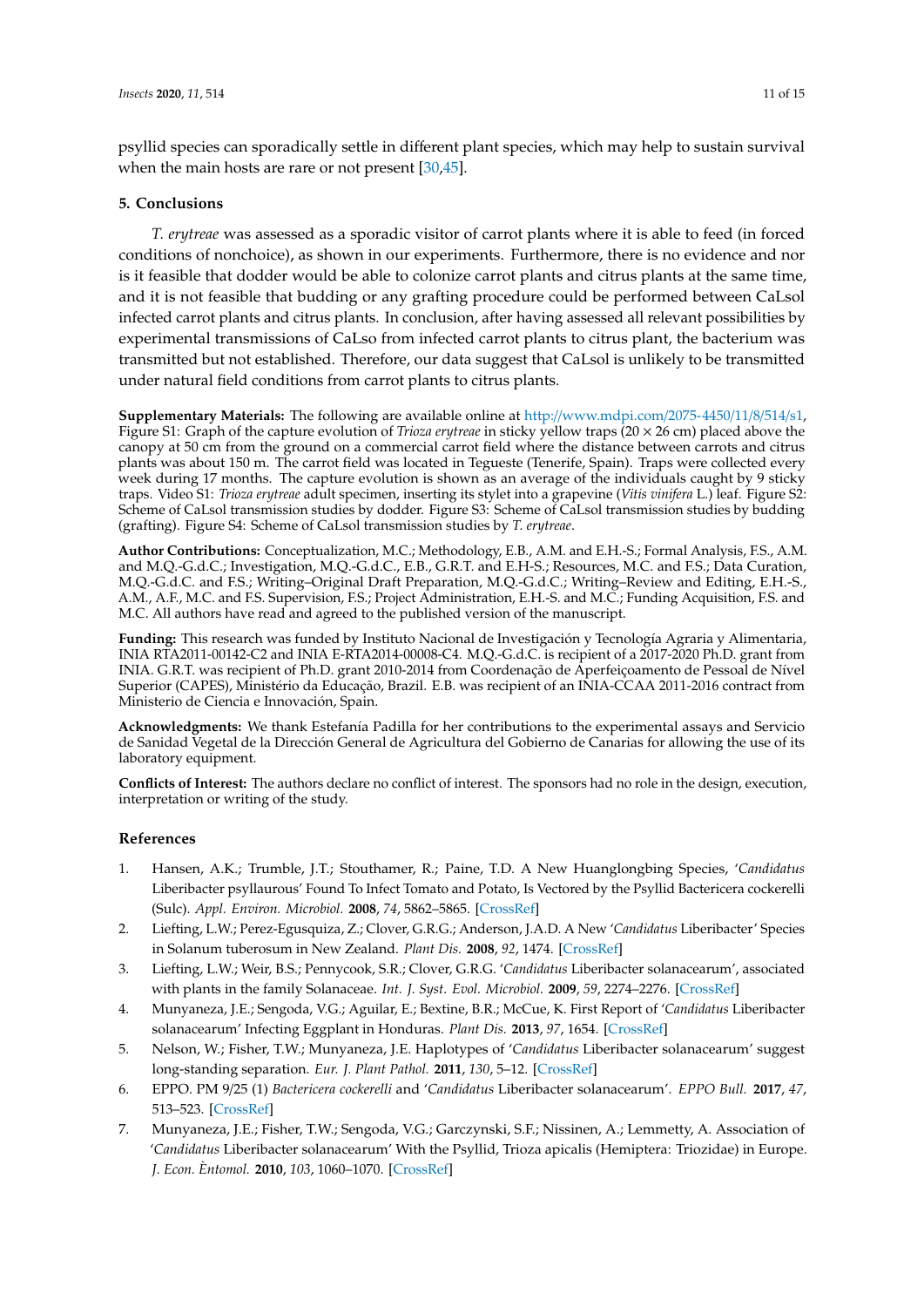- <span id="page-11-0"></span>8. Alfaro-Fernández, A.; Cebrián, M.C.; Villaescusa, F.J.; De Mendoza, A.H.; Ferrándiz, J.C.; Sanjuán, S.; Font, M.I. First Report of '*Candidatus* Liberibacter solanacearum' in Carrot in Mainland Spain. *Plant Dis.* **2012**, *96*, 582. [\[CrossRef\]](http://dx.doi.org/10.1094/PDIS-11-11-0918-PDN)
- <span id="page-11-1"></span>9. Alfaro-Fernández, A.; Siverio, F.; Cebrián, M.C.; Villaescusa, F.J.; Font, M.I. '*Candidatus* Liberibacter solanacearum' Associated with Bactericera trigonica-Affected Carrots in the Canary Islands. *Plant Dis.* **2012**, *96*, 581. [\[CrossRef\]](http://dx.doi.org/10.1094/PDIS-10-11-0878-PDN)
- <span id="page-11-2"></span>10. Teresani, G.R.; Bertolini, E.; Alfaro-Fernández, A.; Martínez, C.; Tanaka, F.A.O.; Kitajima, E.; Roselló, M.; Sanjuan, S.; Ferrandiz, J.C.; Lopez, M.M.; et al. Association of '*Candidatus* Liberibacter solanacearum' with a vegetative disorder of celery in Spain and development of a real-time PCR method for its detection. *Phytopathology* **2014**, *104*, 804–811. [\[CrossRef\]](http://dx.doi.org/10.1094/PHYTO-07-13-0182-R)
- <span id="page-11-3"></span>11. Alfaro-Fernández, A.; Hernández-Llopis, D.; Font, M.I. Haplotypes of '*Candidatus* Liberibacter solanacearum' identified in Umbeliferous crops in Spain. *Eur. J. Plant Pathol.* **2017**, *149*, 127–131. [\[CrossRef\]](http://dx.doi.org/10.1007/s10658-017-1172-2)
- <span id="page-11-4"></span>12. Hajri, A.; Loiseau, M.; Cousseau-Suhard, P.; Renaudin, I.; Gentit, P. Genetic Characterization of '*Candidatus* Liberibacter solanacearum' Haplotypes Associated with Apiaceous Crops in France. *Plant Dis.* **2017**, *101*, 1383–1390. [\[CrossRef\]](http://dx.doi.org/10.1094/PDIS-11-16-1686-RE)
- <span id="page-11-5"></span>13. Bextine, B.; Aguilar, E.; Rueda, A.; Cáceres, O.; Sengoda, V.G.; McCue, K.F.; Munyaneza, J.E. First Report of '*Candidatus* Liberibacter solanacearum' on Tomato in El Salvador. *Plant Dis.* **2013**, *97*, 1245. [\[CrossRef\]](http://dx.doi.org/10.1094/PDIS-03-13-0248-PDN)
- <span id="page-11-6"></span>14. Munyaneza, J.E. Zebra Chip Disease, '*Candidatus* Liberibacter', and Potato Psyllid: A Global Threat to the Potato Industry. *Am. J. Potato Res.* **2015**, *92*, 230–235. [\[CrossRef\]](http://dx.doi.org/10.1007/s12230-015-9448-6)
- <span id="page-11-7"></span>15. EPPO. '*Candidatus* Liberibacter solanacearum'. European and Mediterranean Plant Protection Organization. EPPO Global Database. Available online: https://gd.eppo.int/taxon/LIBEPS/[distribution](https://gd.eppo.int/taxon/LIBEPS/distribution) (accessed on 12 May 2020).
- <span id="page-11-8"></span>16. Haapalainen, M.; Latvala, S.; Rastas, M.; Wang, J.; Hannukkala, A.; Pirhonen, M.; Nissinen, A.I. Carrot Pathogen '*Candidatus* Liberibacter solanacearum' Haplotype C Detected in Symptomless Potato Plants in Finland. *Potato Res.* **2018**, *61*, 31–50. [\[CrossRef\]](http://dx.doi.org/10.1007/s11540-017-9350-3)
- <span id="page-11-9"></span>17. Sjölund, M.J.; Clark, M.; Carnegie, M.; Greenslade, A.; Ouvrard, D.; Highet, F.; Sigvald, R.; Bell, J.; Arnsdorf, Y.; Cairns, R.; et al. First report of '*Candidatus* Liberibacter solanacearum' in the United Kingdom in the psyllid Trioza anthrisci. *New Dis. Rep.* **2017**, *36*, 4. [\[CrossRef\]](http://dx.doi.org/10.5197/j.2044-0588.2017.036.004)
- <span id="page-11-10"></span>18. Tahzima, R.; Maes, M.; Achbani, E.H.; Swisher, K.D.; Munyaneza, J.E.; De Jonghe, K. First Report of '*Candidatus* Liberibacter solanacearum' on Carrot in Africa. *Plant Dis.* **2014**, *98*, 1426. [\[CrossRef\]](http://dx.doi.org/10.1094/PDIS-05-14-0509-PDN)
- 19. Ilardi, V.; Di Nicola, E.; Tavazza, M. First report of '*Candidatus* Liberibacter solanacearum' in commercial carrot seeds in Italy. *J. Plant Pathol.* **2016**, *98*, 2.
- 20. Holeva, M.C.; Glynos, P.E.; Karafla, C.D. First report of '*Candidatus* Liberibacter solanacearum' on carrot in Greece. *Plant Dis.* **2017**, *101*, 1819. [\[CrossRef\]](http://dx.doi.org/10.1094/PDIS-03-17-0419-PDN)
- 21. Ben Othmen, S.; Morán, F.E.; Navarro, I.; Barbé, S.; Martinez, C.; Marco-Noales, E.; Chermiti, B.; López, M.M. '*Candidatus* Liberibacter solanacearum' haplotypes D and E in carrot plants and seeds in Tunisia. *J. Plant Pathol.* **2018**, *100*, 197–207. [\[CrossRef\]](http://dx.doi.org/10.1007/s42161-018-0045-7)
- <span id="page-11-11"></span>22. Mawassi, M.; Dror, O.; Bar-Joseph, M.; Piasezky, A.; Sjölund, J.M.; Levitzky, N.; Shoshana, N.; Meslenin, L.; Haviv, S.; Porat, C.; et al. '*Candidatus* Liberibacter solanacearum' Is Tightly Associated with Carrot Yellows Symptoms in Israel and Transmitted by the Prevalent Psyllid VectorBactericera trigonica. *Phytopathology* **2018**, *108*, 1056–1066. [\[CrossRef\]](http://dx.doi.org/10.1094/PHYTO-10-17-0348-R) [\[PubMed\]](http://www.ncbi.nlm.nih.gov/pubmed/29663849)
- <span id="page-11-12"></span>23. Haapalainen, M.L.; Wang, J.; Latvala, S.; Pirhonen, M.; Lehtonen, M.; Nissinen, A. Genetic Variation of '*Candidatus* Liberibacter solanacearum' Haplotype C and Identification of a Novel Haplotype from Trioza urticae and Stinging Nettle. *Phytopathology* **2018**, *108*, 925–934. [\[CrossRef\]](http://dx.doi.org/10.1094/PHYTO-12-17-0410-R) [\[PubMed\]](http://www.ncbi.nlm.nih.gov/pubmed/29600888)
- <span id="page-11-13"></span>24. Grimm, K.D.S.; Garczynski, S.F. Identification of a New Haplotype of '*Candidatus* Liberibacter solanacearum' in Solanum tuberosum. *Plant Dis.* **2019**, *103*, 468–474. [\[CrossRef\]](http://dx.doi.org/10.1094/PDIS-06-18-0937-RE)
- <span id="page-11-14"></span>25. Mauck, K.E.; Sun, P.; Meduri, V.R.; Hansen, A.K. New '*Ca*. Liberibacter psyllaurous' haplotype resurrected from a 49-year-old specimen of Solanum umbelliferum: A native host of the psyllid vector. *Sci. Rep.* **2019**, *9*, 9530. [\[CrossRef\]](http://dx.doi.org/10.1038/s41598-019-45975-6)
- <span id="page-11-15"></span>26. Haapalainen, M.; Latvala, S.; Wickström, A.; Wang, J.; Pirhonen, M.; Nissinen, A.I. A novel haplotype of '*Candidatus* Liberibacter solanacearum' found in Apiaceae and Polygonaceae family plants. *Eur. J. Plant Pathol.* **2019**, *156*, 413–423. [\[CrossRef\]](http://dx.doi.org/10.1007/s10658-019-01890-0)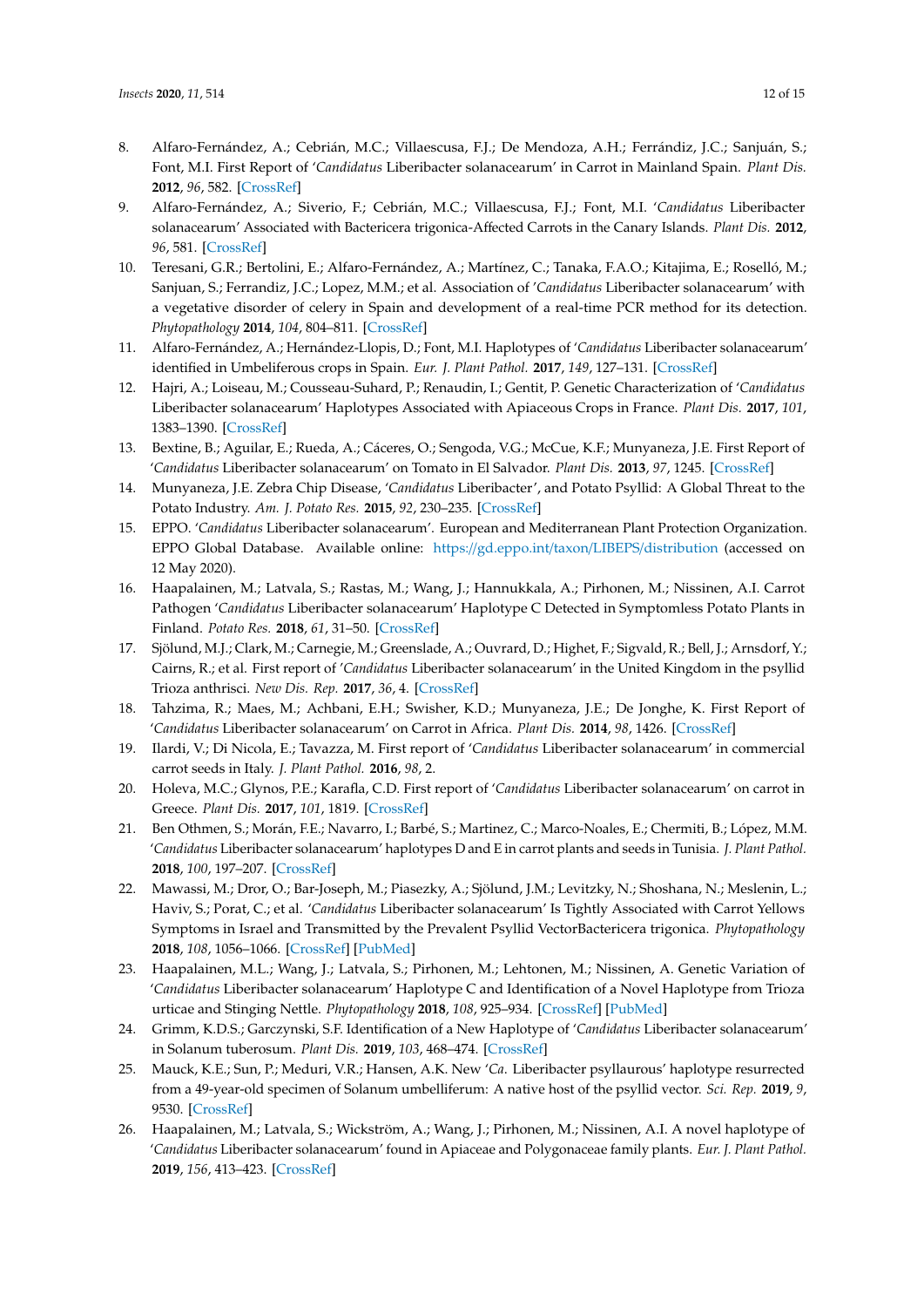- <span id="page-12-0"></span>27. Teresani, G.; Hernandez, E.; Bertolini, E.; Siverio, F.; Marroquin, C.; Molina, J.; De Mendoza, A.H.; Cambra, M. Search for potential vectors of '*Candidatus* Liberibacter solanacearum': Population dynamics in host crops. *Span. J. Agric. Res.* **2015**, *13*, e1002. [\[CrossRef\]](http://dx.doi.org/10.5424/sjar/2015131-6551)
- <span id="page-12-9"></span>28. Asensio, S.; Manzanera, M.C.; Santiago, Y.; Vacas, R.; Flores, D.; Ruano-Rosa, D.; García-Méndez, E.M.; Martín-Alonso, I.; Bastin, S.; Hernández Suárez, E.; et al. In Proceedings of the '*Candidatus* Liberibacter solanacearum' en Patata y Sus Posibles Vectores en España. XIX Congreso de la Sociedad Española de Entomología Aplicada, Toledo, Spain, 8–10 October 2018. Poster No. 171.
- <span id="page-12-1"></span>29. Antolínez, C.A.; Moreno, A.; Ontiveros, I.; Pla, S.; Plaza, M.; Sanjuan, S.; Palomo, J.L.; Sjölund, M.J.; Sumner-Kalkun, J.C.; Arnsdorf, Y.M.; et al. Seasonal Abundance of Psyllid Species on Carrots and Potato Crops in Spain. *Insects* **2019**, *10*, 287. [\[CrossRef\]](http://dx.doi.org/10.3390/insects10090287)
- <span id="page-12-2"></span>30. Burckhardt, D.; Ouvrard, D.; Queiroz, D.; Percy, D. Psyllid Host-Plants (Hemiptera: Psylloidea): Resolving a Semantic Problem. *Fla. Èntomol.* **2014**, *97*, 242–246. [\[CrossRef\]](http://dx.doi.org/10.1653/024.097.0132)
- <span id="page-12-3"></span>31. Carvalho, J.P.; Aguiar, A.M.F. *Pragas Doss Citrinos na Ilha da Madeira*; Regiao Autónoma da Madeira. Secretaria Regional de Agricultura Florestas e Pescas; Direccao Regional de Agricultura: Funchal, Portugal, 1997; p. 410.
- <span id="page-12-4"></span>32. González-Hernández, A. *Trioza erytreae* (Del Guercio 1918): Nueva plaga de los cítricos en Canarias. *Phytoma España* **2003**, *153*, 112–117.
- <span id="page-12-5"></span>33. Pérez-Otero, R.; Mansilla, J.P.; Estal, P. Detección de la psila africana de los cítricos, *Trioza erytreae* (Del Guercio, 1918) (Hemiptera: Psylloidea: Triozidae), en la Península Ibérica. *Arq. Entomolóxicos* **2015**, *1897*, 119–122.
- <span id="page-12-6"></span>34. Siverio, F.; Marco-Noales, E.; Bertolini, E.; Teresani, G.; Peñalver, J.; Mansilla, P.; Aguín, O.; Pérez Otero, R.; Abelleira, A.; Guerra-García, J.A.; et al. Survey of huanglongbing associated with '*Candidatus* Liberibacter species' in Spain: Analyses of citrus plants and *Trioza erytreae*. *Phytopathol. Mediterr.* **2017**, *56*, 98–110.
- <span id="page-12-7"></span>35. MAPA. Ministerio de Agricultura, Pesca y Alimentación. Plan de Contingencia de *Diaphorina citri* Kuwayana. 2015. Available online: https://[www.mapa.gob.es](https://www.mapa.gob.es/es/agricultura/temas/sanidad-vegetal/pnc_diaphorina_julio_2015_tcm30-512380.pdf)/es/agricultura/temas/sanidad-vegetal/pnc\_diaphorina\_ [julio\\_2015\\_tcm30-512380.pdf](https://www.mapa.gob.es/es/agricultura/temas/sanidad-vegetal/pnc_diaphorina_julio_2015_tcm30-512380.pdf) (accessed on 7 August 2020).
- <span id="page-12-10"></span>36. MAPA. Ministerio de Agricultura, Pesca y Alimentación Plan de Contingencia de '*Candidatus* Liberibacter spp.' Bacteria Asociada a la Enfermedad del Huanglongbing o Greening de los Cítrico. 2015. Available online: https://www.mapa.gob.es/es/agricultura/temas/sanidad-vegetal/[plancontingenciahlb\\_](https://www.mapa.gob.es/es/agricultura/temas/sanidad-vegetal/plancontingenciahlb_tcm30-136012.pdf) [tcm30-136012.pdf](https://www.mapa.gob.es/es/agricultura/temas/sanidad-vegetal/plancontingenciahlb_tcm30-136012.pdf) (accessed on 7 August 2020).
- <span id="page-12-8"></span>37. MAPA. Ministerio de Agricultura, Pesca y Alimentación. Plan de Contingencia de *Trioza Erytreae* (Del Guercio). 2016. Available online: https://[www.mapa.gob.es](https://www.mapa.gob.es/es/agricultura/temas/sanidad-vegetal/pnctrioza-octubre2016_tcm30-512379.pdf)/es/agricultura/temas/sanidad-vegetal/ [pnctrioza-octubre2016\\_tcm30-512379.pdf](https://www.mapa.gob.es/es/agricultura/temas/sanidad-vegetal/pnctrioza-octubre2016_tcm30-512379.pdf) (accessed on 7 August 2020).
- <span id="page-12-11"></span>38. Bové, J.M. Huanglongbing: A destructive, newly-emerging, century-old disease of citrus. *J. Plant Pathol.* **2006**, *88*, 7–37.
- <span id="page-12-12"></span>39. Wang, N.; Pierson, E.A.; Setubal, J.C.; Xu, J.; Levy, J.G.; Zhang, Y.; Li, J.; Rangel, L.T.; Martins, J. The '*Candidatus* Liberibacter'–Host Interface: Insights into Pathogenesis Mechanisms and Disease Control. *Annu. Rev. Phytopathol.* **2017**, *55*, 451–482. [\[CrossRef\]](http://dx.doi.org/10.1146/annurev-phyto-080516-035513)
- <span id="page-12-13"></span>40. EPPO. PM 7/143 (1) '*Candidatus* Liberibacter solanacearum'. *EPPO Bull.* **2020**, *50*, 49–68. [\[CrossRef\]](http://dx.doi.org/10.1111/epp.12611)
- <span id="page-12-14"></span>41. Bertolini, E.; Teresani, G.R.; Loiseau, M.; Tanaka, F.A.O.; Barbe, S.; Martínez, C.; Gentit, P.; Lopez, M.M.; Cambra, M. Transmission of '*Candidatus* Liberibacter solanacearum' in carrot seeds. *Plant Pathol.* **2014**, *64*, 276–285. [\[CrossRef\]](http://dx.doi.org/10.1111/ppa.12245)
- <span id="page-12-15"></span>42. Roistacher, C.N. *Graft-Transmissible Diseases of Citrus: Handbook for Detection and Diagnosis*; FAO: Rome, Italy, 1991; p. 286.
- <span id="page-12-16"></span>43. International Plant Protection Convention Secretariat (IPPC). DP 15. Citrus Virus Tristeza. Diagnostic Protocols. In *International Standard for Phytosanitary Measures*; Available online: https://[www.ippc.int](https://www.ippc.int/static/media/files/publication/en/2017/01/DP_15_2016_En_2017-01-30.pdf)/static/ media/files/publication/en/2017/01/[DP\\_15\\_2016\\_En\\_2017-01-30.pdf](https://www.ippc.int/static/media/files/publication/en/2017/01/DP_15_2016_En_2017-01-30.pdf) (accessed on 7 August 2020).
- <span id="page-12-17"></span>44. Tjallingii, W.F. Electronic recording of penetration behaviour by aphids. *Èntomol. Exp. Appl.* **1978**, *24*, 721–730. [\[CrossRef\]](http://dx.doi.org/10.1111/j.1570-7458.1978.tb02836.x)
- <span id="page-12-18"></span>45. Antolinez, C.A.; Fereres, A.; Moreno, A. Risk assessment of '*Candidatus* Liberibacter solanacearum' transmission by the psyllids Bactericera trigonica and B. tremblayi from Apiaceae crops to potato. *Sci. Rep.* **2017**, *7*, 45534. [\[CrossRef\]](http://dx.doi.org/10.1038/srep45534)
- <span id="page-12-19"></span>46. Antolínez, C.A.; Moreno, A.; Appezzato-Da-Glória, B.; Fereres, A. Characterization of the electrical penetration graphs of the psyllidBactericera trigonicaon carrots. *Èntomol. Exp. Appl.* **2017**, *163*, 127–139. [\[CrossRef\]](http://dx.doi.org/10.1111/eea.12565)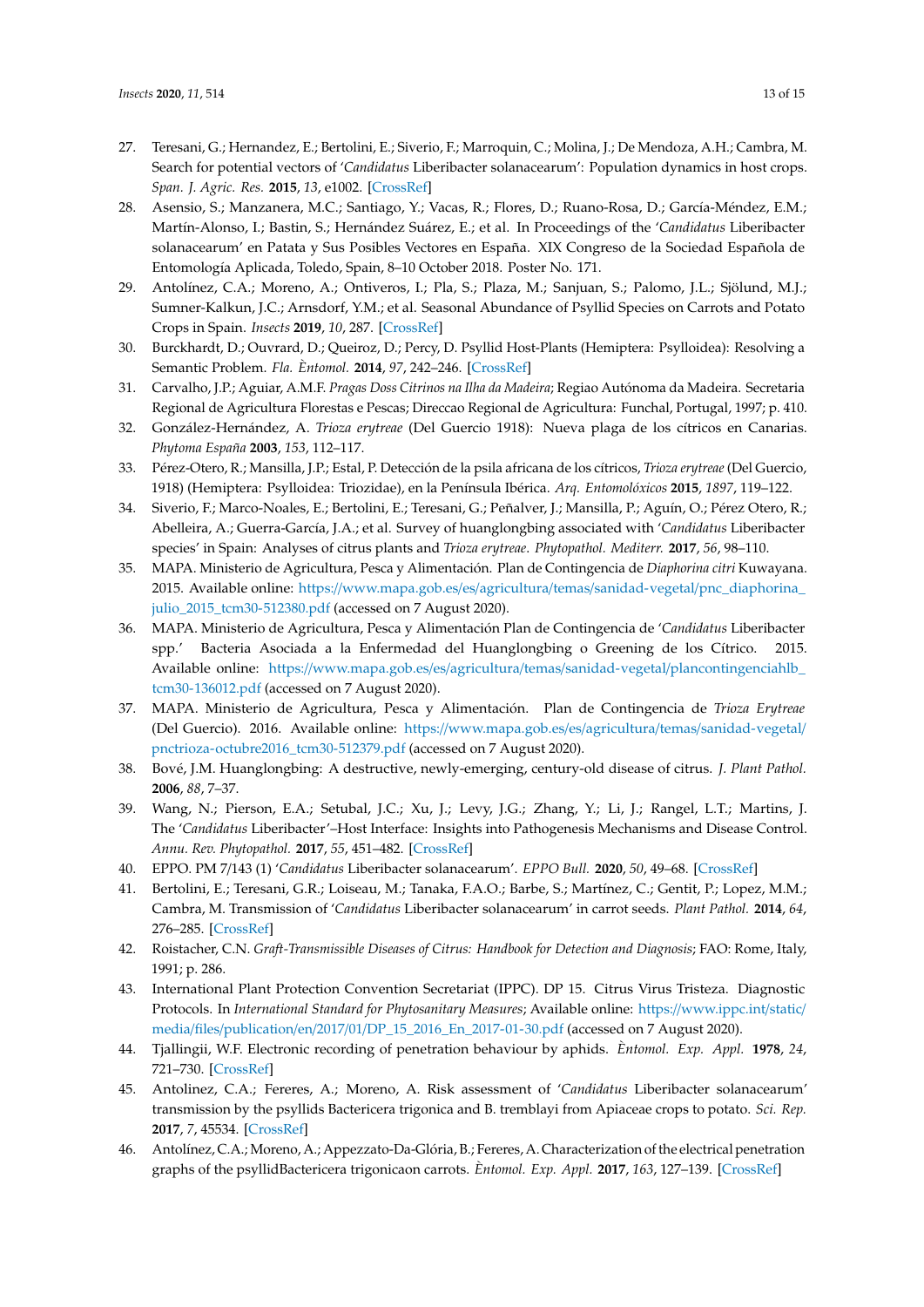- 47. Bonani, J.P.; Fereres, A.; Garzo, E.; Miranda, M.P.; Appezzato-Da-Glória, B.; Lopes, J.R.S. Characterization of electrical penetration graphs of the Asian citrus psyllid, Diaphorina citri, in sweet orange seedlings. *Èntomol. Exp. Appl.* **2010**, *134*, 35–49. [\[CrossRef\]](http://dx.doi.org/10.1111/j.1570-7458.2009.00937.x)
- <span id="page-13-0"></span>48. Civolani, S.; Leis, M.; Grandi, G.; Garzo, E.; Pasqualini, E.; Musacchi, S.; Chicca, M.; Castaldelli, G.; Rossi, R.; Tjallingii, W.F. Stylet penetration of Cacopsylla pyri; an electrical penetration graph (EPG) study. *J. Insect Physiol.* **2011**, *57*, 1407–1419. [\[CrossRef\]](http://dx.doi.org/10.1016/j.jinsphys.2011.07.008)
- <span id="page-13-1"></span>49. Sarria, E.; Cid, M.; Garzo, E.; Fereres, A. Excel Workbook for automatic parameter calculation of EPG data. *Comput. Electron. Agric.* **2009**, *67*, 35–42. [\[CrossRef\]](http://dx.doi.org/10.1016/j.compag.2009.02.006)
- <span id="page-13-2"></span>50. Backus, E.A.; Cline, A.R.; Ellerseick, M.R.; Serrano, M.S. Lygus hesperus (Hemiptera: Miridae) Feeding on Cotton: New Methods and Parameters for Analysis of Nonsequential Electrical Penetration Graph Data. *Ann. Èntomol. Soc. Am.* **2007**, *100*, 296–310. [\[CrossRef\]](http://dx.doi.org/10.1603/0013-8746(2007)100[296:LHHMFO]2.0.CO;2)
- <span id="page-13-3"></span>51. Garnier, M. Transmission of the Organism Associated with Citrus Greening Disease from Sweet Orange to Periwinkle by Dodder. *Phytopathology* **1983**, *73*, 1358. [\[CrossRef\]](http://dx.doi.org/10.1094/Phyto-73-1358)
- 52. Zhou, L.J.; Gabriel, D.W.; Duan, Y.P.; Halbert, S.E.; Dixon, W.N. First Report of Dodder Transmission of Huanglongbing from Naturally Infected Murraya paniculata to Citrus. *Plant Dis.* **2007**, *91*, 227. [\[CrossRef\]](http://dx.doi.org/10.1094/PDIS-91-2-0227B) [\[PubMed\]](http://www.ncbi.nlm.nih.gov/pubmed/30781013)
- 53. Hartung, J.S.; Paul, C.; Achor, D.; Brlansky, R.H. Colonization of dodder, *Cuscuta indecora*, by '*Candidatus* Liberibacter asiaticus' and '*Ca*. L. americanus'. *Phytopathology* **2010**, *100*, 756–762. [\[CrossRef\]](http://dx.doi.org/10.1094/PHYTO-100-8-0756)
- <span id="page-13-4"></span>54. Teresani, G.R.; Hernández, E.; Bertolini, E.; Siverio, F.; Moreno, A.; Fereres, A.; Cambra, M. Transmission of '*Candidatus* Liberibacter solanacearum' by Bactericera trigonica Hodkinson to vegetable hosts. *Span. J. Agric. Res.* **2018**, *15*, 1011. [\[CrossRef\]](http://dx.doi.org/10.5424/sjar/2017154-10762)
- <span id="page-13-5"></span>55. Pearson, C.C.; Shugart, H.J.; Munyaneza, J.E.; Backus, E.A. Characterization and Correlation of EPG Waveforms of Bactericera cockerelli (Hemiptera: Triozidae): Variability in Waveform Appearance in Relation to Applied Signal. *Ann. Èntomol. Soc. Am.* **2014**, *107*, 650–666. [\[CrossRef\]](http://dx.doi.org/10.1603/AN13178)
- 56. Sandanayaka, M.; Moreno, A.; Tooman, L.; Page-Weir, N.; Fereres, A. Stylet penetration activities linked to the acquisition and inoculation of '*Candidatus* Liberibacter solanacearum' by its vector tomato potato psyllid. *Èntomol. Exp. Appl.* **2014**, *151*, 170–181. [\[CrossRef\]](http://dx.doi.org/10.1111/eea.12179)
- 57. Collins, L.; Nissinen, A.; Pietravalle, S.; Jauhiainen, L. Carrot psyllid (*Trioza apicalis*) feeding behaviour on carrot and potato: An EPG study. In Proceedings of the 14th Annual SCRI Zebra Chip Reporting Session. November, Portland, OR, USA, 9–12 November 2014.
- <span id="page-13-11"></span>58. George, J.; Ammar, E.-D.; Hall, D.G.; Shatters, R.G.; Lapointe, S.L. Prolonged phloem ingestion by Diaphorina citri nymphs compared to adults is correlated with increased acquisition of citrus greening pathogen. *Sci. Rep.* **2018**, *8*, 10352. [\[CrossRef\]](http://dx.doi.org/10.1038/s41598-018-28442-6)
- <span id="page-13-6"></span>59. Ebert, T.A.; Backus, E.A.; Shugart, H.J.; Rogers, M.E. Behavioural plasticity in probing by *Diaphorina citri* (Hemiptera: Liviidae): Ingestion from phloem vs. xylem is influenced by leaf age and surface. *J. Insect Behav.* **2018**, *31*, 119–137. [\[CrossRef\]](http://dx.doi.org/10.1007/s10905-018-9666-0)
- <span id="page-13-7"></span>60. Cocuzza, G.M.; Alberto, U.; Hernández-Suárez, E.; Siverio, F.; Di Silvestro, S.; Tena, A.; Carmelo, R. A review on Trioza erytreae (African citrus psyllid), now in mainland Europe, and its potential risk as vector of huanglongbing (HLB) in citrus. *J. Pest Sci.* **2016**, *90*, 1–17. [\[CrossRef\]](http://dx.doi.org/10.1007/s10340-016-0804-1)
- 61. Arenas-Arenas, F.J.; Duran-Vila, N.; Quinto, J.; Hervalejo, Á. Is the presence of Trioza erytreae, vector of huanglongbing disease, endangering the Mediterranean citrus industry? Survey of its population density and geographical spread over the last years. *J. Plant Pathol.* **2018**, *100*, 567–574. [\[CrossRef\]](http://dx.doi.org/10.1007/s42161-018-0109-8)
- <span id="page-13-8"></span>62. Arenas-Arenas, F.J.; Duran-Vila, N.; Quinto, J.; Hervalejo, Á. Geographic spread and inter-annual evolution of populations of Trioza erytreae in the Iberian Peninsula. *J. Plant Pathol.* **2019**, *101*, 1151–1157. [\[CrossRef\]](http://dx.doi.org/10.1007/s42161-019-00301-x)
- <span id="page-13-9"></span>63. Youn, Y.; Backus, E.A.; Serikawa, R.H.; Stelinski, L.L. Correlation of an Electrical Penetration Graph Waveform with Walking by Asian Citrus Psyllid, Diaphorina citri (Hemiptera: Psyllidae). *Fla. Èntomol.* **2011**, *94*, 1084–1087. [\[CrossRef\]](http://dx.doi.org/10.1653/024.094.0456)
- <span id="page-13-10"></span>64. Munyaneza, J.E.; Mustafa, T.; Ficher, T.W.; Sengoda, V.G.; Horton, D.R. Assesing the likelihood of Transmission of '*Candidatus* Liberibacter solanacearum' to carrot by Potato Psyllid, *Bactericera cockerelli* (Hemiptera: Triozidae). *PLoS ONE* **2016**, *11*, e0161016. [\[CrossRef\]](http://dx.doi.org/10.1371/journal.pone.0161016) [\[PubMed\]](http://www.ncbi.nlm.nih.gov/pubmed/27525703)
- <span id="page-13-12"></span>65. Green, G.; Catling, H. Weather-induced mortality of the citrus psylla, trioza erytreae (del guercio) (homoptera: Psyllidae), a vector of greening virus, in some citrus producing areas of Southern Africa. *Agric. Meteorol.* **1971**, *8*, 305–317. [\[CrossRef\]](http://dx.doi.org/10.1016/0002-1571(71)90118-X)